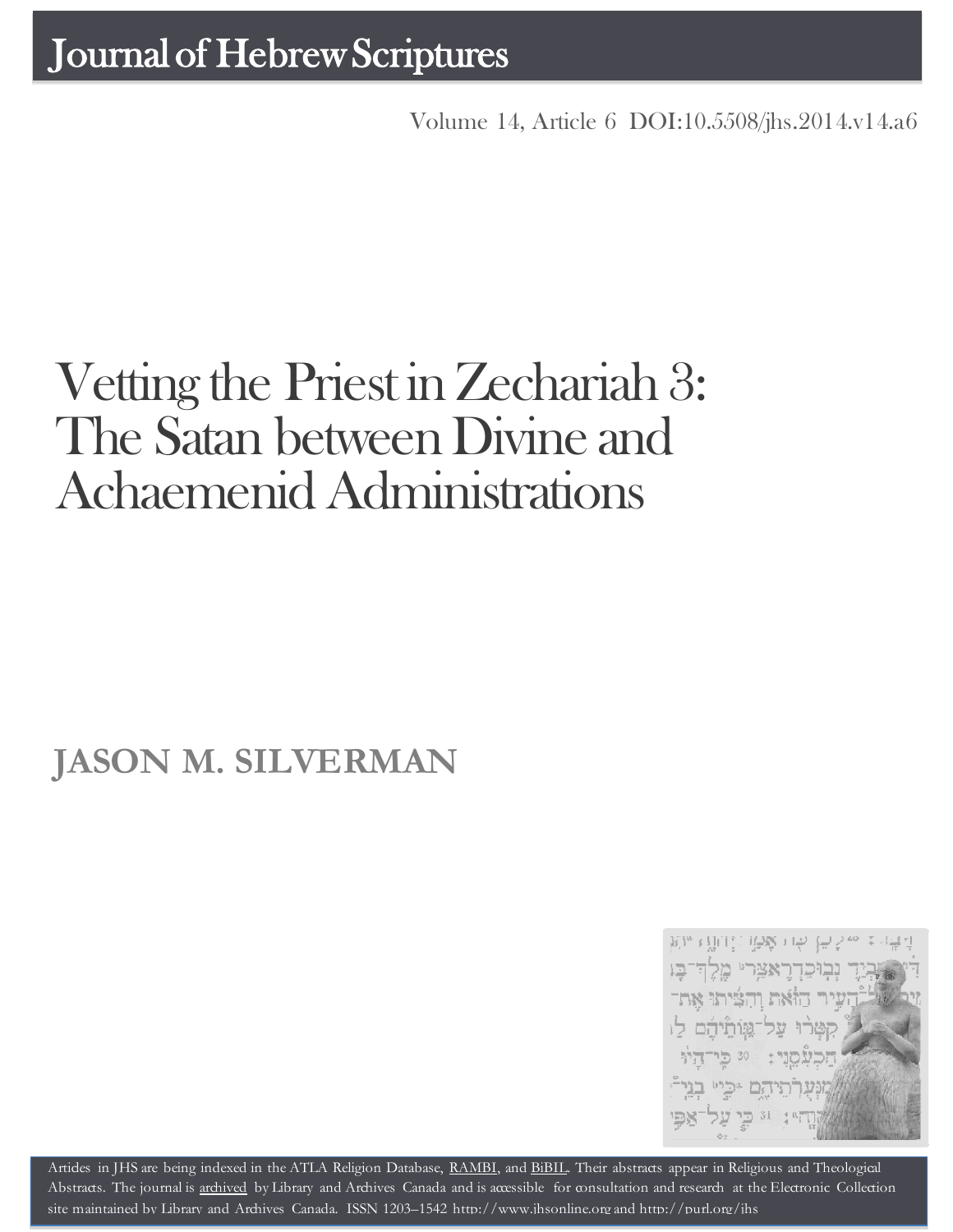### **VETTING THE PRIEST IN ZECHARIAH 3: THE SATAN BETWEEN DIVINE AND ACHAEMENID ADMINISTRATIONS\***

#### JASON M. SILVERMAN LEIDEN UNIVERSITY

#### **INTRODUCTION**

 $\overline{a}$ 

The development of angelology and demonology within Second Temple Judaism has long been a popular focus of scholars exploring Iranian influence upon Judaism and Christianity.<sup>1</sup> This is particularly true of the development of the character of Satan from obscure and inconspicuous mentions in the Hebrew Bible to the arch-villain of Medieval Christianity.<sup>2</sup> An obvious and popular parallel for Satan's eventual role in various forms of Judaism is the

<sup>\*</sup> The paper was written under the auspices of the ERC project "By the Rivers of Babylon" at Leiden University, principle investigator Dr. Caroline Waerzeggers. The project's aim is to engage in a comparative study between the Second Temple of Jerusalem and the Babylonian temple cult as evidenced by the recently disclosed cuneiform records. The project in its final stage addresses the question of possible, direct or indirect, influence of Babylonian models on Judean practices. The rebuilding of the Jerusalem temple, however, occurred under the Achaemenid kings, and the author's research, from which this paper derives, attempts to explore how the new Persian context informs and contextualizes the Mesopotamian-Judaean interactions. Prior versions of this paper were presented at the EABS meeting in Leipzig and the SBL in Baltimore (both 2013). The author wishes to thank both audiences and the anonymous JHS reviewers for their helpful comments and suggestions.

<sup>1</sup> E.g., A. Kohut, *Über die Jüdische Angelologie und Dämonologie in ihrer Abhängigkeit vom Parsismus* (Leipzig: Brockhaus, 1866); D.S. Russell, *The Method and Message of Jewish Apocalyptic* (London: SCM, 1964), 258–62; S. Shaked, "Iranian Influence on Judaism: First Century B.C.E. to Second Century C.E.," in W.D. Davies and L. Finkelstein (eds.) *The Cambridge History of Judaism* (4 vols.; Cambridge: Cambridge University Press, 1984), 1:308–25 (314, 317–18)

<sup>2</sup> E.g., H. Vorländer, "Der Monotheismus Israels als Antwort auf die Krise des Exils," in B. Lang (ed.) *Der einzige Gott* (Munich: Kösel-Verlag, 1981), 84–114 (106); P.J. Kobelski, *Melchizedek and* Mechirešaʾ (CBQMS, 10; Washington, D.C.: Catholic Biblical Association of America, 1981); P.L. Day, *An Adversary in Heaven* (HSM, 43; Atlanta: Scholars, 1988), 63.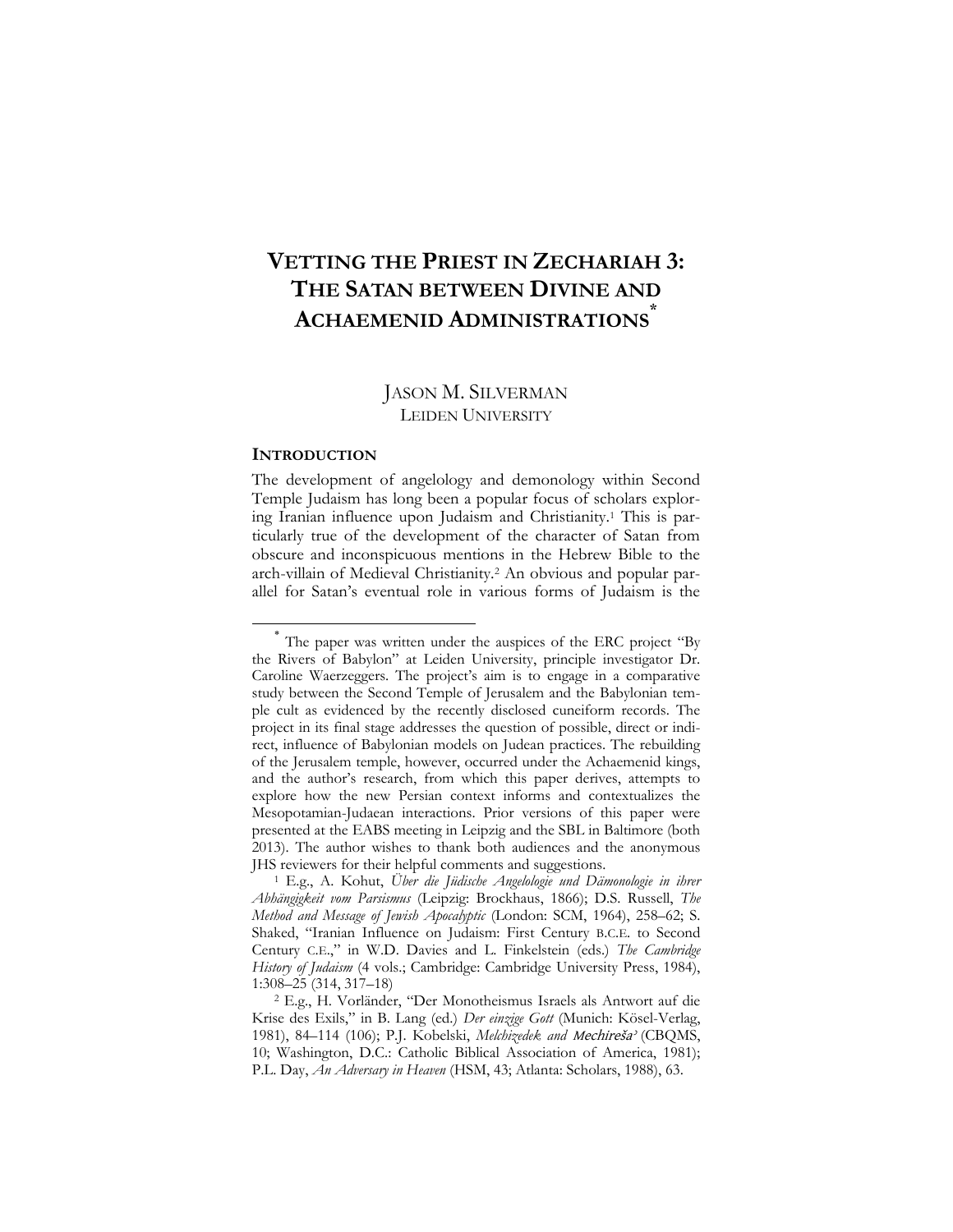character of Angra Mainyu, the polar and ontological opposite of Ahura Mazda in Sasanian Zoroastrianism.<sup>3</sup> This paper, however, argues for Persian influence on the formation of Satan from an entirely separate ground and source: that of the practical administration of the Achaemenid Empire.

This argument continues a working hypothesis started elsewhere, namely that various forms of Judaism in the Second Temple Period modeled their ideas of YHWH's heavens upon the Achaemenid Empire (rather than upon the Zoroastrian heavens *per se*). This paper's contribution to the building of this hypothesis will move in the following steps. First, the paper summarizes the author's previous argument concerning the angelic Watcher class and the King's Eye.<sup>4</sup> Second, it explores the language around "the Satan" in the Hebrew Bible, focusing on Zech 3 in particular. Third, this language will be compared and contextualized by what is currently known of Achaemenid administrative structures. This context is then used to argue that Zech 3 should be understood as a satrapal confirmation hearing and the Satan as the administrative accuser within the satrap's court, rather than as a priestly consecration or investiture. Fourth, the important contextual theme of hubris is explored for both the Yahwistic heavens and the Great King's court. Lastly, the paper concludes by making preliminary suggestions of implications for a pro-Persian priesthood and for Iranian influence.

The method for reconstructing Achaemenid practices used here is described in more detail in the author's previous work.<sup>5</sup> The

<sup>3</sup> E.g., J. Duchesne-Guillemin, *The Western Response to Zoroaster* (Ratanbai Katrak Lectures; Oxford: Clarendon, 1958), 91–92; Russell, *Method and Message*, 260–62; D. Winston, "The Iranian Component in the Bible, Apocrypha, and Qumran," *History of Religions* 5 (1966): 183–216 (192–93, 212); M. Boyce, *A History of Zoroastrianism: Under the Achaemenians*  (HO 8.1.2.2A.2; Leiden: Brill, 1982), 195; Day, *An Adversary in Heaven*, 63; P. Evans, "Divine Intermediaries in 1 Chronicles 21," *Biblica* 84/4 (2004), 545–58 (546). This is the form of influence typically rejected as well, e.g., N. Wyatt, " ʿAṯtar and the devil," *Transactions of the Glasgow University Oriental Society* 25 (1976), 85–97 (86–87); S.L. Cook, *Prophecy and Apocalypticism*  (Minneapolis, Minn.: Fortress, 1995), 130 n. 26; C. Breytenbach and P.L. Day, "Satan," *DDD* (2d rev. ed.), 726–32 (728).

<sup>4</sup> In J.M. Silverman, *Persepolis and Jerusalem* (Library of Hebrew Bible/Old Testament Studies 558; London: T&T Clark, 2012), 171–74, 192. The parallel of the King's Eye was expanded from brief suggestions by J. Teixidor, review of J.A. Fitzmyer, *The Genesis Apocryphon of Qumran Cave I. A Commentary*, *JAOS* 87/4 (1967), 633–36 (634); A.L. Oppenheim ("The Eyes of the Lord," *JAOS* 88/1 [1968], 173–180).

<sup>5</sup> Silverman, *Persepolis and Jerusalem*, esp. 39–75; précis available in "Iranian Influence on Judaism," *The Bible and Interpretation*. Cited 7/17/14. Online: http://www.bibleinterp.com/articles/sil358017.shtml. Compare its applications in J.M. Silverman, "Iranian Details in the Book of Heavenly Luminaries (1 Enoch 72–82)" *JNES* 72/2 (2013), 195–208; idem, "Was There an Achamenid 'Theology' of Kingship?," in D.V. Edelman,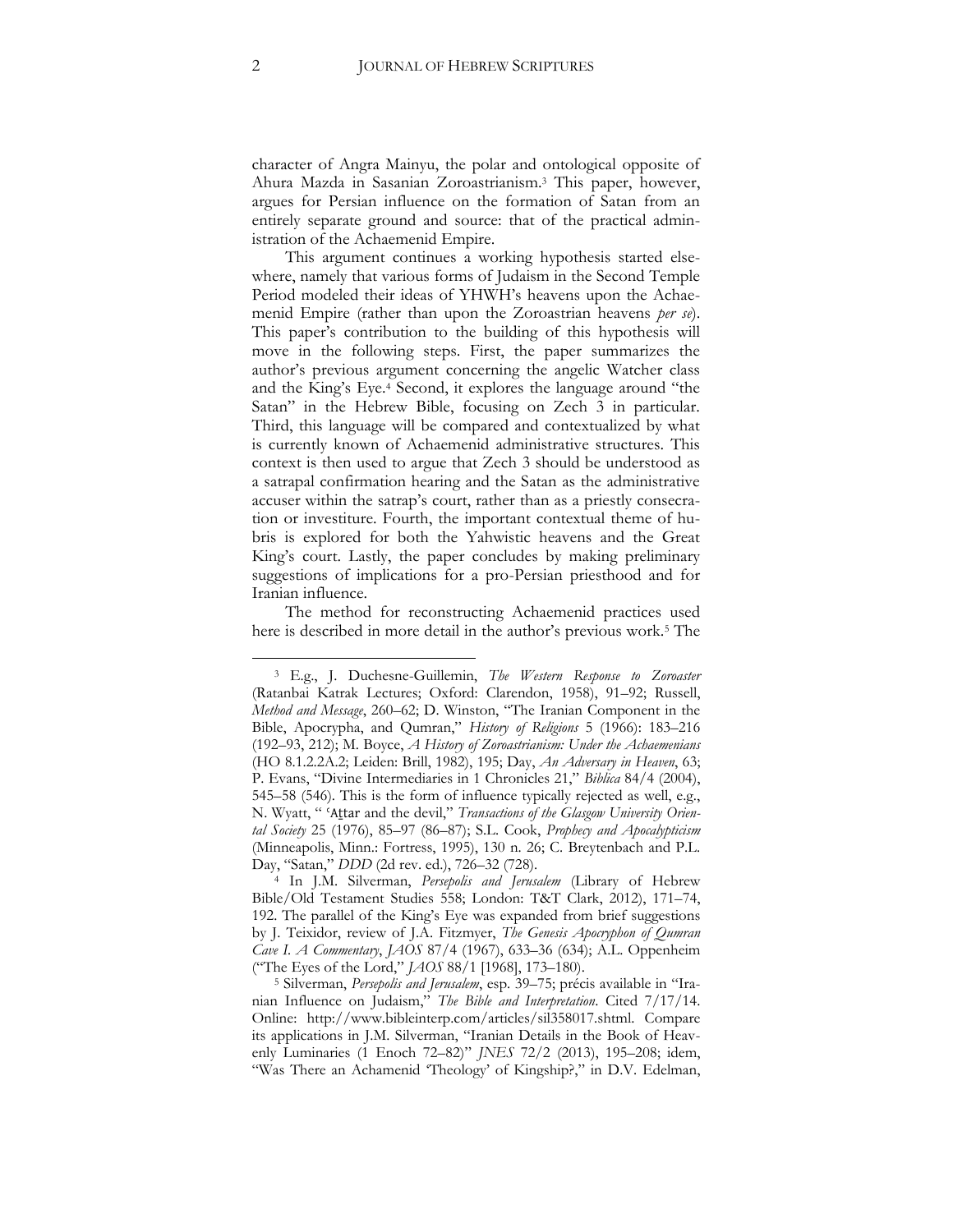nature of the evidence available for the Achaemenid Empire involves assessing varied kinds of evidence deriving from diverse settings, locations, and even eras (e.g., Greek and Latin historiography, administrative dockets, and archaeology). Each of these has particular difficulties in interpretation and must therefore be weighed together to gain a more comprehensive picture; "native" Iranian sources are fragmentary and sparse, while classical sources often carry particular "baggage." This is no less true for Achaemenid administration as it is for Achaemenid religion. Therefore, a search for situations, systems, and methods of interpretation can be more fruitful for exploring the impact of the Persians upon Judaeans than just a search for direct textual parallels. This method requires complex case-building based on probabilities, and it necessarily admits recognition that unexpected new evidence could alter the reconstruction. The present method tries to begin with the more fragmentary "Iranian" evidence and then move to the fuller, but more ideologically difficult, Classical sources. Although this carries a danger of collapsing chronological development and regional variations, it enables a broader picture of the empire to emerge. Underlying the entire method is a hermeneutical understanding of human traditions.

#### **STEP ONE: THE WATCHERS AND THE KING'S EYE**

1

The most famous appearance of the Watchers is in the *Book of Watchers* (*1 En.* 1–36), where the interest of the writers is in Watchers who fell from heaven. However, this Enochic version is likely a combination of a pre-existing class of angels with a separable tradition of fallen beings, and therefore the class's origins should be analyzed independently of the negative fallen motif.<sup>6</sup>

A. Fitzpatrick-McKinley and P. Guillaume (eds.), *Religion in the Persian Period: Emerging Judaisms and Other Trends* (Tübingen: Mohr Siebeck, forthcoming).

<sup>6</sup> Western literature, with its Judeo-Christian heritage, resonates with myths of fallen angelic figures and their impact on humanity, most famously in Milton's *Paradise Lost* and Dante's *Divine Comedy*. This functions as a classic explanation for earthly evil (theodicy). Although recurrent in various Jewish and Christian traditions, this myth is not directly extent in the Hebrew Bible. Christian exegesis has often conflated the oracles of hubris in Isa 14 and Ezek 28 with Luke 10:18, although the mythic connotations and backgrounds behind these passages are obscure. A.Y. Reed (*Fallen Angels and the History of Judaism and Christianity* [New York: Cambridge University Press, 2005], 116 n. 81), considers these proof texts as used solely by Christians. D.B. Martin, ("When Did Angels Become Demons?" *JBL* 129/4 [2010], 657–77 [658]), suggests this motif was later used to vilify Hellenistic paganism by Christians. A number of texts display a variety of similar motifs related to fallen angel-like figures, often related to hubris of some kind. Cf. Isa 14:12; Ezek 28:11–19 esp. v. 17; Rev 9:1, 12:9; *Sibylline Oracle* 5.512–31 (J.J. Collins, "The Sibylline Oracles," in J.H. Charlesworth [ed.], *The Old Testament Pseudepigrapha* [New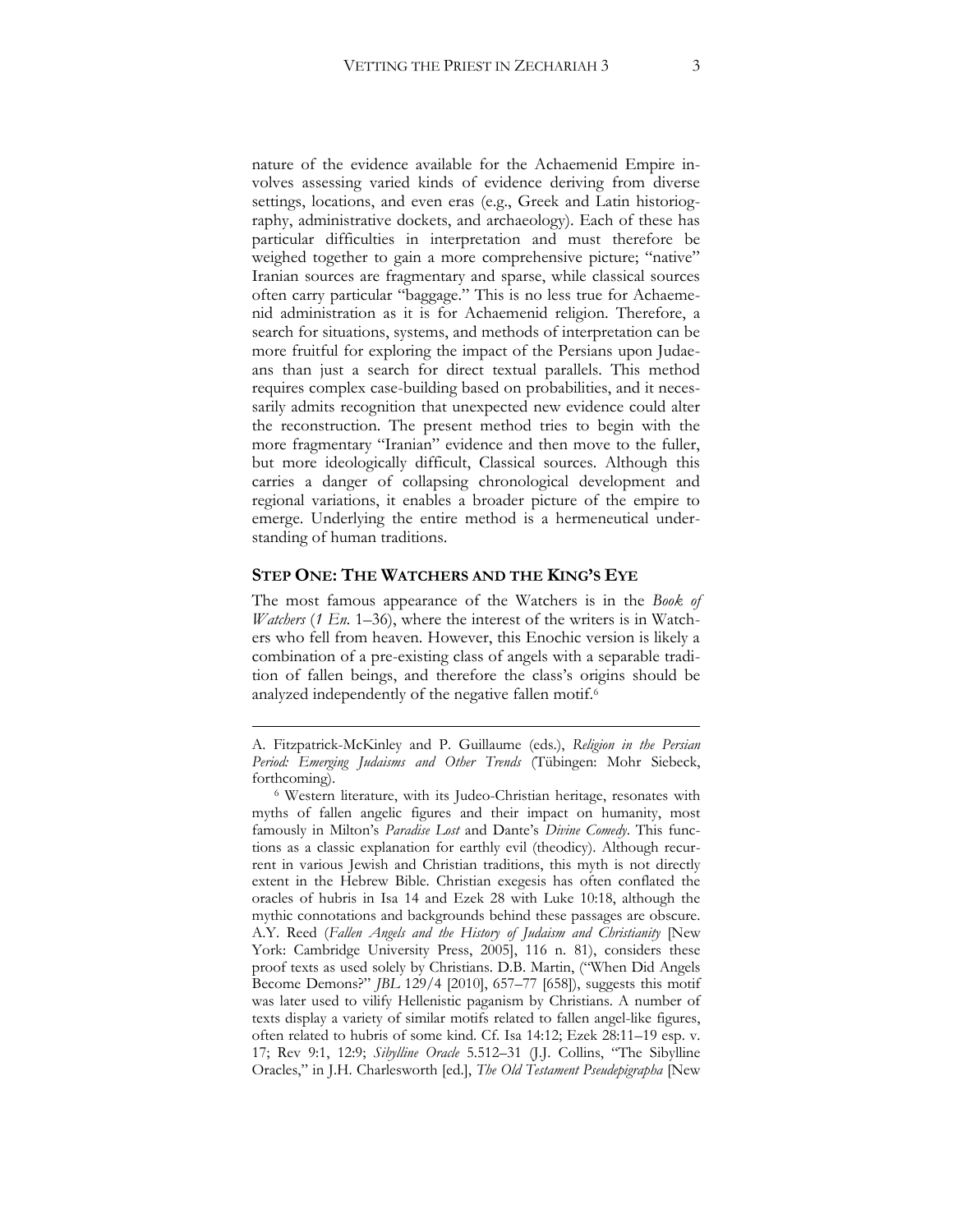When investigated separately from the myth of fallen beings, the Watchers' appearances in Daniel (4:10, 14, 20) and *The Book of Watchers* (esp. 9:1–10:15, 15:2, 20:1–8) can be described as beings

York: Doubleday, 1983], 317–472 [405]); the Latin version of *Life of Adam and Eve* 12–16 (M.D. Johnson, "Life of Adam and Eve: a New Translation and Introduction," in J.H. Charlesworth [ed.], *Old Testament Pseudepigrapha.*  Vol. 1, *Apocalyptic Literature and Testaments* [2 vols.; New York: Doubleday, 1985], 1:249–95 [262–64]); Luke 10:18; and 2 (Slavonic) Book of Enoch 18, 29:4–5, 31:3–6 (F.I. Andersen, "2 (Slavonic Apocalypse of) Enoch," in J.H. Charlesworth [ed.], *The Old Testament Pseudepigrapha.* Vol. 1, *Apocalyptic Literature and Testaments* [2 vols.; New York: Doubleday, 1983], 1:92–221 [130–32, 148, 154]). For Ezekiel, e.g., W. Zimmerli, *Ezekiel 2* (trans. J.D. Martin; Hermeneia; Philadelphia: Fortress, 1983), 92–95. For Isaiah, e.g., B.S. Childs, *Isaiah* (OTL; Louisville, Ky.: Westminster John Knox, 2001), 126; J.B. Geyer, *Mythology and Lament: Studies in the Oracles about the Nations* (SOTSM; Aldershot: Ashgate, 2004), 29–37. For some discussion, see A. Yarbro Collins, *The Combat Myth in the Book of Revelation* (Eugene, Oreg.: Wipf & Stock, 2001), 81–82; A.M. Reimer, "Rescuing the Fallen Angels: The Case of the Disappearing Angels at Qumran," *DSD* 7/3 (2000), 331– 53 (349–50). P.D. Hanson ("Rebellion in Heaven, Azazel, and Euhemeristic Heroes in 1 Enoch 6–11," *JBL* 96/2 [1977], 202–13) would prefer to link it to a "rebellion in heaven" motif. This motif, however, finds extended treatment in the Ethiopic pseudepigraphon known as *1 Enoch*, particularly in the first section, *The Book of Watchers*. Unlike most Christian tradition, which referred to a Lucifer figure (from translation of Isa 14:12's בן־שחר הילל," Morning Star, Son of the Dawn"), the Enochic tradition names the culprits as Šemiḥazah, ʾaśa<sup>ʿ</sup>el, and their hosts (שמיחזה, עשאל), "Semihazah" is fairly standardized, whereas "asa'el" fluctuates between the homophonic עשאל and עסאל. See F. García Martínez and E.J.C. Tigchelaar (eds.), *The Dead Sea Scrolls Study Edition* (2 vols.; Leiden: Brill, 1998), 1:403, 405. The later variant עזזאל likely explains its eventual assimilation to עזאזל. Cf. 4Q203 and the comment on the form "Azazel" in L.T. Stuckenbruck, *The Book of Giants from Qumran* (TSAJ, 63; Tübingen: Mohr Siebeck, 1997), 77–79. The Watcher class appears to be distinct from other contemporaneous classes (Seraphim, Cherubim, and Ophanim). The Watchers myth was known to early Christian (Jude, 2 Peter) and Rabbinic (Targum Pseudo-Jonathan) writers, although they do not use the class-name. The term and concept of the angelic "Watcher" itself is not dependent on the motif of the fall from heaven, however, and most likely preceded its attachment to said motif in the *Book of Watchers*, there based on Gen 6:1–4. Interestingly, although the basis for *1 Enoch*'s myth of the fallen Watchers was Gen 6:1–4, this interpretation of Genesis seems to have been resisted by Christians in the West. For an amusing discussion of the interpretation-history of this passage published in Dublin, see J. Fleming, *The Fallen Angels and the Heroes of Mythology* (Dublin: Hodges, Foster, and Figgis, 1879). For more modern discussions, see P.S. Alexander, "The Enochic Literature and the Bible: Intertextuality and its Implications," in E.D. Herbert and E. Tov (eds.), *The Bible as Book* (London: British Library, 2002), 57–69, and the dissenting voice in P.R. Davies, "And Enoch was Not, For Genesis Took Him," in C. Hempel and J.M. Lieu (eds.), *Biblical Traditions in Transmission* (Supplements to the Journal for the Study of Judaism, 111; Leiden: Brill, 2006), 97–108.

<u>.</u>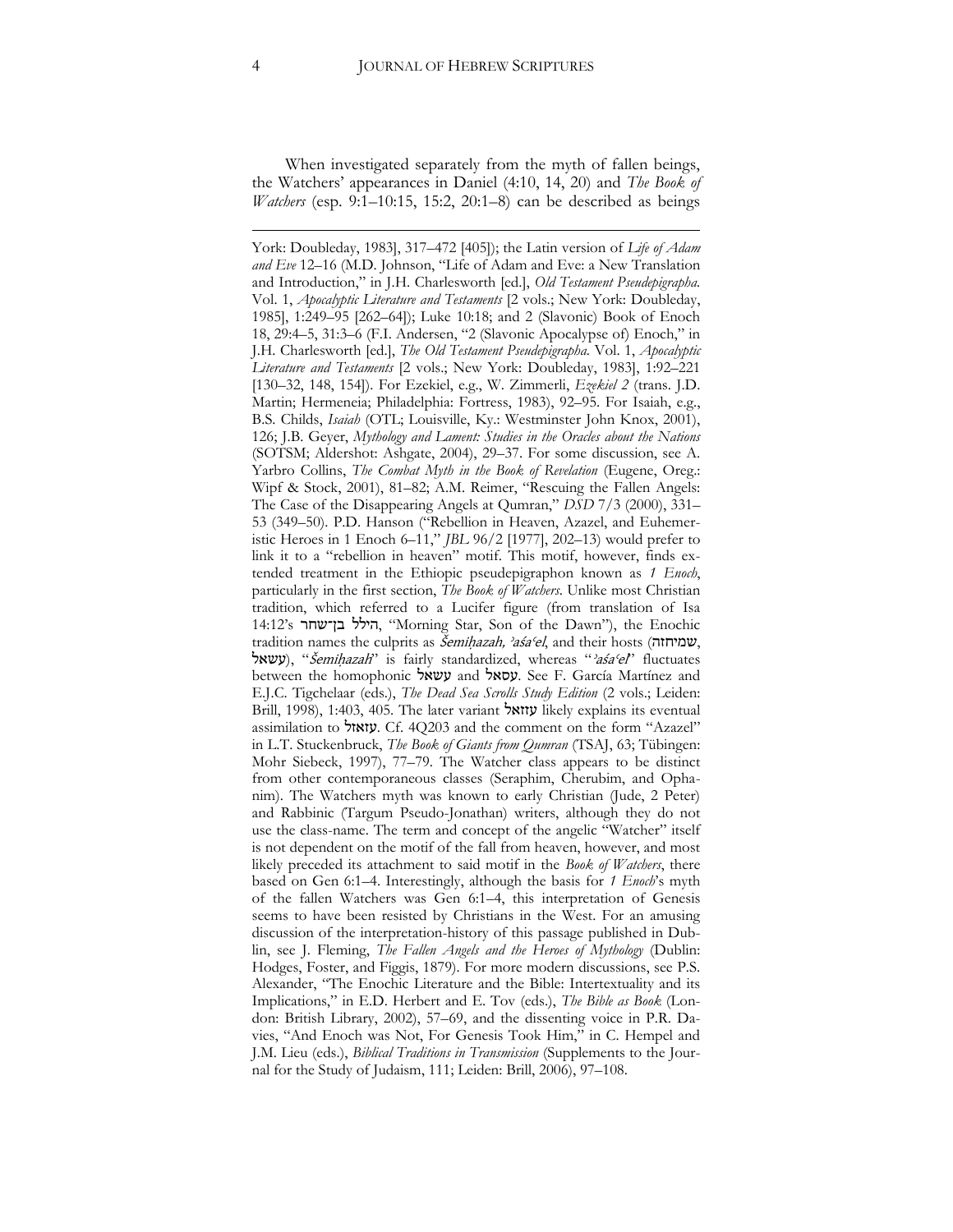charged with monitoring and reporting on both praiseworthy and damnable actions towards YHWH. In this role they parallel the "eyes of the Lord" in Zech 4:10b and 2 Chr 16:9. Following the suggestions of several scholars, it was proposed that the Watcher class was created as a divine counterpart to the Achaemenid surveillance system known as the King's Eye.<sup>7</sup>

On the institution of the King's Eye, the evidence of the Greek historians and the appearance of the word "listener" (גושכיא) as an officer in Egypt were combined to argue that the King's Eye was an important official whose job was to work along and perhaps coordinate an informal network of informants, praising and blaming the king's subjects to the king.<sup>8</sup>

For the present purposes there are three key points. First is that the Watchers played both a positive and negative role: they could praise as well as blame. Second, it is an angelic class based on Achaemenid political rather than religious structures *per se*. Third, there is a connection between both the Watchers and hubris on the one hand and the King's Eye and hubris on the other—which will be addressed in a later section.

#### **STEP TWO: LANGUAGE AND STRUCTURE OF THE SATAN IN THE HEBREW BIBLE**

The term "satan" has long been an interpretive crux in the Hebrew Bible.<sup>9</sup> At present, the author is aware of thirteen pericopes of rele-

<sup>7</sup> Both Teixidor and Oppenheim cited above, as well as C. Mitchell, "Earth-Empire in Haggai-Zechariah and Persian Imperial Inscriptions" (paper presented at the annual meeting of the Society of Biblical Literature, New Orleans, 2009), and D. Smith-Christopher "Can we Speak of the Socio-Psychology of Exile in the Bible?" (paper presented at the annual meeting of the Society of Biblical Literature, Boston, 2008). Cf. N.H. Tur-Sinai, *The Book of Job: A New Commentary* (Jerusalem: Kiryath Sepher, 1957), 40. Subsequently this interpretation has been supported by J. Blenkinsopp, *David Remembered: Kingship and National Identity in Ancient Israel* (Grand Rapids, Mich.: Eerdmans, 2013), 92–93.

<sup>8</sup> Cited were Aeschylus, *Pers.* 980; Herodotus, *Hist.* I.114.2; Plutarch, *Art.* XII.1; Xenophon *Cyr.* VIII.2.10–12, 6.16, Pseudo-Aristotle, *De Mundo*  398a; for the Egyptian evidence regarding the term גושכיא, see TADAE 4.27 (B. Porten and A. Yardeni, *Textbook of Aramaic Documents from Ancient Egypt* [4 vols; The Hebrew University Department of the History of the Jewish People, Texts and Studies for Students; Winona Lake, Ind.: Eisenbrauns, 1986], 1:62).

<sup>9</sup> For overviews, see Day, *An Adversary in Heaven*; C. Beytenbach and P.L. Day, "Satan," *DDD* (2d rev. ed.), 726–32; D.R. Brown, "The Devil in the Details," *CBR* 9/2 (2011), 200–27; D. Rudman, "Zechariah and the Satan Tradition in the Hebrew Bible," in M.J. Boda and M.H. Floyd (eds.) *Tradition in Transition: Haggai and Zechariah 18 in the Trajectory of Hebrew Theology* (Library of Hebrew Bible/Old Testament Studies, 475; London: T&T Clark, 2008), 191–209.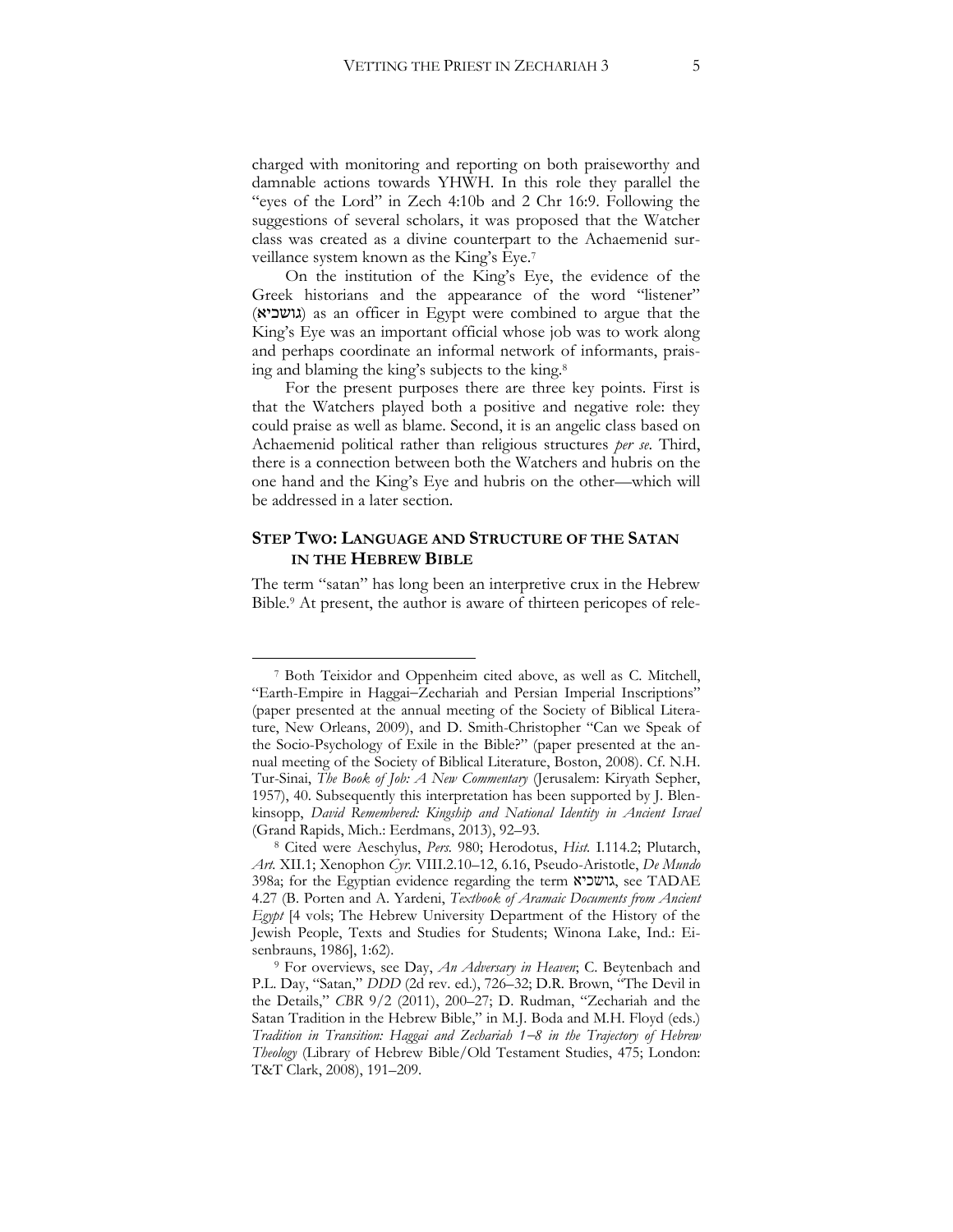vance that use the root שטן. <sup>10</sup> Since Day's study it has been standard to consider the root to refer to an adversary in a general or legal sense.<sup>11</sup> The language of the appearances in Job and Zech 3 (and sometimes Chr) are generally agreed to indicate a legal-judicial setting.<sup>12</sup> Further, Ps 109:6–7 appears to use court-room language similar to Zech 3 for an accuser, and Ezra 4:6 uses the same root for a formal written accusation against Yehud.

While certainly an important diachronic question is whether the meaning of the term remains constant in the Hebrew Bible or whether it shows development towards a technical, demonic term before the New Testament, this is beyond the scope of this paper. For the present purposes the relevant question is whether the language relates to a particular political and/or legal setting or merely belongs to a more general ANE one. This article argues for a specifically Achaemenid setting. A few points which suggest the import of the Persian Empire rather than other structures will be noted here, and then Zech 3 will be looked at more closely.

The first consideration is the often overlooked instance of the root in Ezra 4:6. In a list of local hurdles to the rebuilding of the temple, this verse claims that during the reign of Xerxes they "wrote an accusation against the inhabitants of Judah and Jerusa $l$ em" (כתבו שטנה על־ישבי יהודה וירושלם). The word for the written accusation here is  $s$ itna<sup>2</sup> (שטנה), a *dis legomenon* but singular in this usage,<sup>13</sup> which uses the same root as "the Satan." This potentially

<sup>10</sup> Num 22:22, 32; 1 Sam 29:4; 2 Sam 19:23; 1 Kgs 5:18; 11:14; Job 1:6–12, 2:1–7; Ezra 4:6; 1 Chr 21:1; Ps 38:21; 71:13; 109:6–7; Zech 3:1–2.

<sup>11</sup> Day, *An Adversary in Heaven*, 15, especially in terms of the (Ugaritic) divine council. Cf. N.L.A. Tidwell, "Wa'ōmar (Zech 3:5) and the Genre of Zechariah's Fourth Vision," *JBL* 94/3 (1975), 347–54.

<sup>12</sup> E.g., D.L. Petersen, *Haggai and Zechariah 1–8* (OTL; Westminster John Knox, 1984), 189–90; Day, *An Adversary in Heaven*, 33; C.L. Meyers and E.M. Meyers, *Haggai, Zechariah 1–8* (AB 25B; Hartford, Conn.: Yale University Press, 2004), 182–83. Note, however, that F. Kreuzer, ("Der Antagonist: Der Satan in der Hebräischen Bibel—eine bekannte Größe?" *Biblica* 86/4 (2005), 536–44) argues it is merely a literary abstraction in both Job and Zech. The recent attempt to claim all uses of the root relate to attacking or execution is unconvincing due to a lack of engagement with the legal parallels. See R.E. Stokes, "Satan, YHWH's Executioner," *JBL* 133/2 (2014), 251–70.

<sup>13</sup> Not noted by J. Blenkinsopp, *Ezra-Nehemiah* (OTL; Louisville, Ky.: Westminster John Knox, 1988). L.L. Grabbe (*Ezra-Nehemiah* [London: Routledge, 1998], 19) notes that it is a *hapax*, but considers the meaning and relation to root to be merely a guess; he further opines that it is possibly a fragment from something longer. L. Batten (*A Critical and Exegetical Commentary on the Books of Ezra and Nehemiah* [ICC; Edinburgh: T&T Clark, 1913], 159–60) preferred to understand the meaning via the Greek translation as a letter. A. Lange ("The Significance of the Pre-Maccabean Literature from the Qumran Library for the Understanding of the Hebrew Bible," in A. Lemaire [ed.], *Congress Volume Ljubljana 2007* [VTSup, 133; Leiden: Brill, 2010], 206) thinks Ezra 4:6 corroborates the figure as a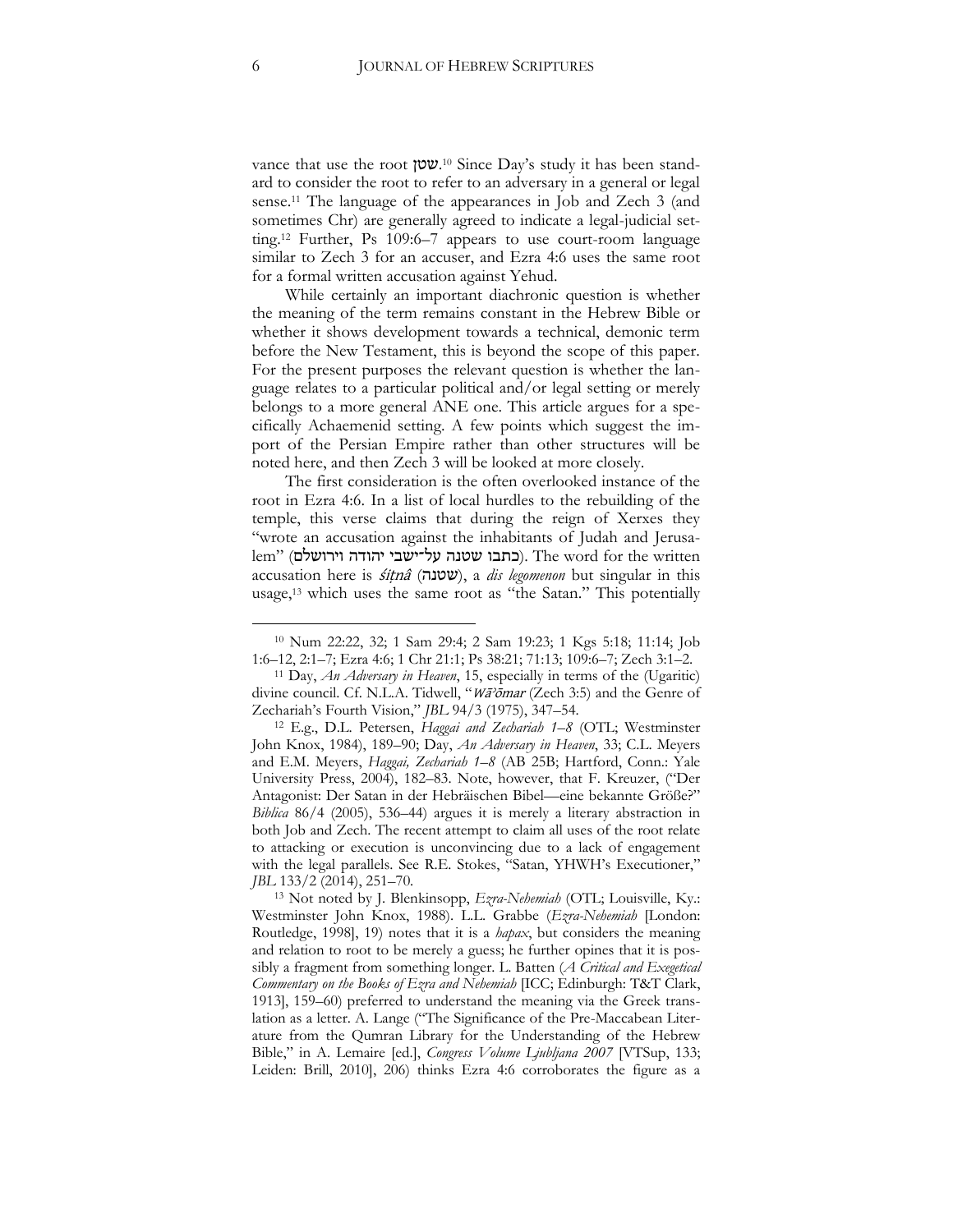places the root within official Achaemenid administrative structures reporting activities to the king or his satrap.

The appearance of the Satan in Job 1–2 also has ties with an administrative context beyond just a general divine council, if one accepts the link between the Watchers and the King's Eye. When YHWH asks the Satan what he has been doing, he replies "I have been roaming the earth and going to and fro upon it" (Job 1:7, 2:2: בה (משוט בארץ ומהתהלך בה).<sup>14</sup> The verb "roam" (שוט) used here is the same as that used for the "Eyes of the Lord" in 2 Chr 16:9 and in Zech 4:10b, both of which can be connected to the King's Eye's method of surveillance. The form of *halak* (מהתהלך (used here (the Hitpa $\ell$ el) also occurs in Zech 6:7 for the four spirits, tying the character into the surveillance system, suggesting that the Satan here is more than just a general legal figure.<sup>15</sup> This also suggests an Achaemenid setting.

The famous replacement of Yahweh with (a) Satan in 1 Chr 21:1 (||2 Sam 24:1) is certainly at least of Persian period; whether or not it is understood as a distinct "person" in that passage the instance plausibly places the nominative within Persian period usage, though in this case within a less obviously legal context.<sup>16</sup> Other than the general accusers in Ps 71:13 and Shimei in 2 Sam 19:23, all the other occurrences of the root appear to be used as general opposition rather than deriving from a particular context and so will not be discussed here.<sup>17</sup> Given the Persian period usages of the root and the chronological remoteness of the Ugaritic form

1

prosecutor of the heavenly assembly. The same word and vocalization also appears in Gen 26:21, though BDB give them as two different lemma. Note, however, that the Gen passage is also in the context of a ריב. The Targumim appear to leave שטנה unchanged in Genesis (B. Grossfeld, *Targum Onqelos to Genesis* [ArBib, 6; Edinburgh: T&T Clark, 1988], 98; M. Maher, *Targum Pseudo-Jonathan* [ArBib, 1B; Edinburgh: T&T Clark, 1992], 92; M. McNamara, *Targum Neofiti 1* [ArBib, 1A; Edinburgh: T&T Clark, 1992], 132).

<sup>14</sup> Identical responses in the verses, except the spelling of שוט.

<sup>15</sup> Contra L. Tiemeyer ("Zechariah's Spies and Ezekiel's Cherubim," in M.J. Boda and M.H. Floyd [eds.], *Tradition in Transition: Haggai and Zechariah 1–8 in the Trajectory of Hebrew Theology* [Library of Hebrew Bible/Old Testament Studies, 475; New York: T&T Clark, 2008], 117), this does not mean that the Satan is identical to the King's Eye, only that it is a related system.

<sup>16</sup> Although some commentators take "stand against" (על + עמד) as a technical legal formula, which it can be. E.g., Petersen, *Haggai and Zechariah 1–8*, 189–90; Meyers and Meyers, *Haggai, Zechariah 1–8*, 182–83.

<sup>17</sup> I.e., Num 22:22, 32; 1 Sam 29:4; 1 Kgs 5:18; 11:14, 23, 25; Ps 38:21. Although the instance in 2 Sam 19:23 [Eng. 1:22] is quite interesting in the context of this paper (accusation against an official to King David), the dating of the "succession narrative" and its editing is too complex to be dealt with here.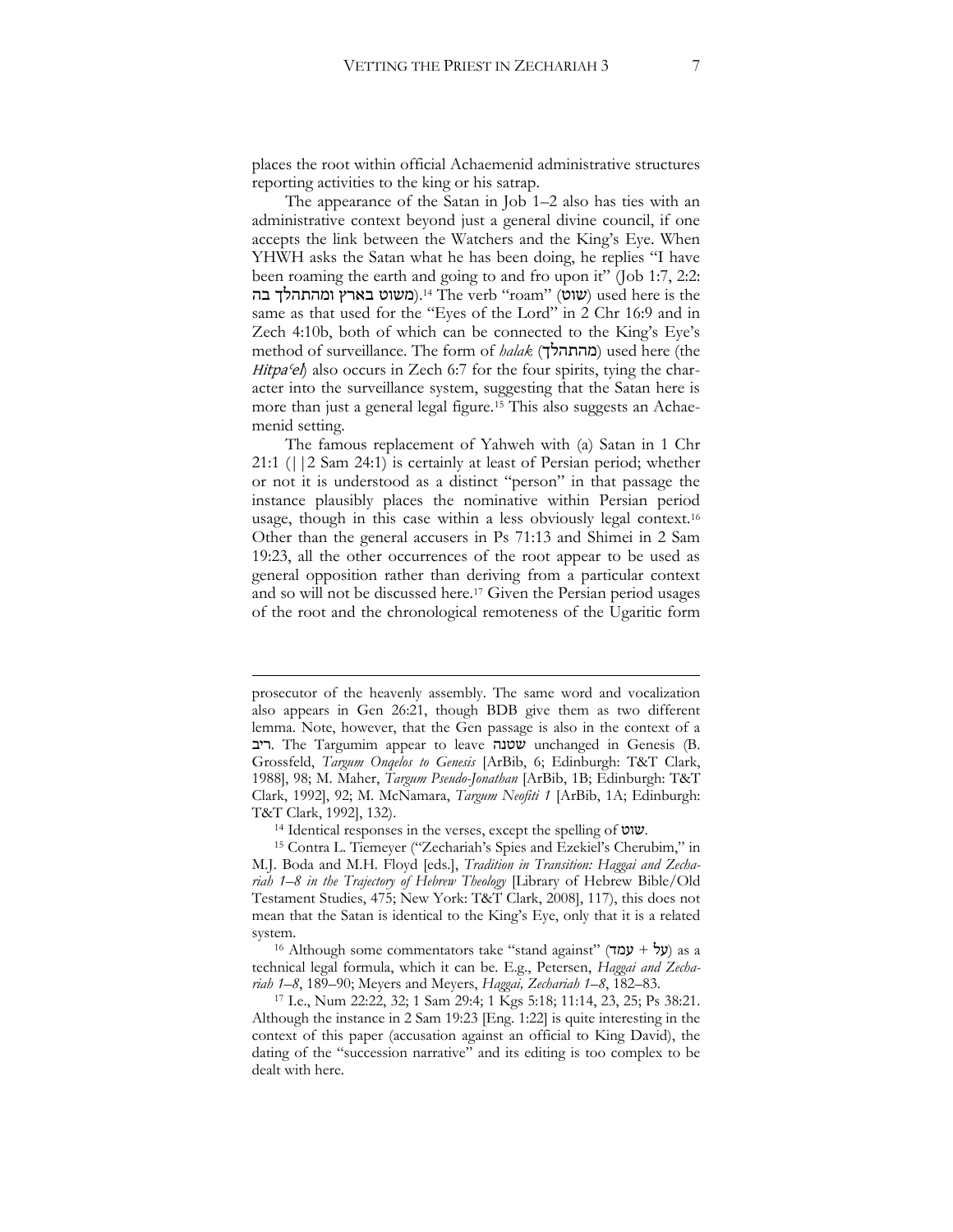of the divine council, it is legitimate to seek a more directly Achaemenid setting to this figure.<sup>18</sup>

#### **ZECHARIAH 3**

The occurrence of the Satan in Zechariah is in a textually difficult location. The Satan appears in vv. 1–2 of Zech 3, a vision commonly noted to be formally different from the others in Zech 1– 8.<sup>19</sup> The narrative seems to commence *in media res*, and, further, the text near the end of the chapter appears to have been dislocated from somewhere, perhaps chapter four.<sup>20</sup> These issues cannot be dealt with directly here. The text as it stands does not grant the Satan any action or voice, so his actions and role must be inferred from the rebuke given to him by the Angel of YHWH and the setting.

The chapter opens with the Satan standing at the right hand of Joshua "the great priest" before the Angel of YHWH (את־יהושע .(הכהן הגדול עמד לפני מלאך יהוה והשטן עמד על־ימינו לשטנו YHWH's angel<sup>21</sup> rebukes the Satan in v. 2, repeating the rebuking twice, and giving the reasons as the choice of Jerusalem and that Joshua is a "brand plucked from the fire" (זה אוד מצל מאש). The Satan then disappears from the scene, and Joshua has his scatologically filthy clothes (צואים (removed and replaced with robes (מחלצות) and a turban (צניף טהור). This is followed by a condition, a promise, and a sign.

The language of this passage belongs to a legal court setting.<sup>22</sup> Most immediately obvious is the term "standing before" (עמד לפני),

<sup>18</sup> This is not to deny the relevance of the divine council; rather, it is to see the divine council as an element that has been remodeled on Achaemenid terms, in line with the hermeneutical principle laid out in J.M. Silverman, "On Cultural and Religious Influence," in idem (ed.), *A Land Like Your Own* (Eugene, Oreg.: Pickwick, 2010), 1–12.

<sup>19</sup> Petersen, *Haggai and Zechariah 1–8*, 187; R. L. Smith, *Micah-Malachi* (WBC, 32; Waco, Tex.: Word Press, 1984), 199; Meyers and Meyers, *Haggai, Zechariah 1–8*, 179–80, 213; M. Hallaschka, "Zechariah's Angels: Their Role in the Night Visions and in the Redaction History of Zech 1,7–6,8," *SJOT* 24/1 (2010), 13–27 (16).

<sup>20</sup> There is no end to hypotheses in this regard, e.g., M.H. Floyd, "Zechariah and Changing Views of Second Temple Judaism in Recent Commentaries," *RelSRev* 25/3 (1999), 32, which summarizes five opinions; German scholarship traditionally views more, e.g., M. Hallaschka, *Haggai und Sacharja 1–8* (BZAW, 411; Berlin: De Gruyter, 2010), 193–219, which sees a seven-stage process in additions; however, T. Pola ("Form and Meaning in Zechariah 3," in R. Albertz and B. Becking [eds.], *Yahwism After the Exile: Perspectives on Israelite Religion in the Persian Era* [Assen: Royal Van Gorcum, 2003], 156–67) argues the entire chapter is a unity.

<sup>21</sup> Accepting the emendation of the MT given by Petersen, *Haggai and Zechariah 1–8*, 186–87.

<sup>&</sup>lt;sup>22</sup> Commonly noted, e.g., Tidwell, "Wa'omar (Zech 3:5)," 347; W. Harrison, "The Trial of the High Priest Joshua: Zechariah 3," *Eretz Israel* 16 (1982): 116\*–24\* (119\*); Petersen, *Haggai and Zechariah 1–8*, 191; Day, *An*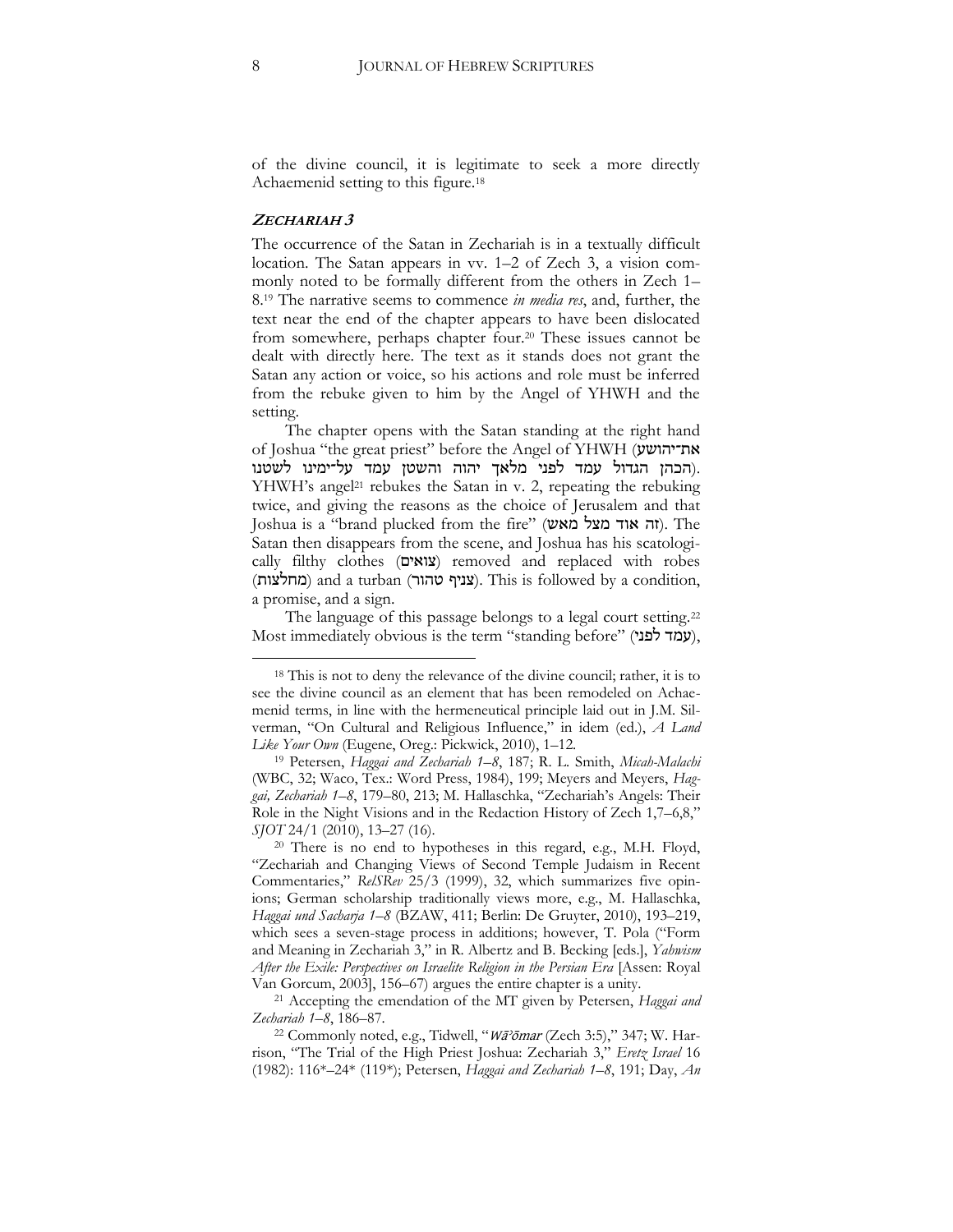as well as the function of accusation (לשטן). The Satan's standing at the right hand also implies a legal setting (cf. Ps 109:6).<sup>23</sup> Moreover, the overall structure of the chapter matches well the description of Neo-Babylonian and Achaemenid period court practice in Babylonia as described by Magdalene.<sup>24</sup> The short appearance of the accuser at the beginning only, the use of a conditional verdict, and the use of a sign all find parallels within this tradition.<sup>25</sup> This legal tradition carried through the majority of the first millennium, leaving a question whether the passage merely reflects a common *Zeitgeist* or whether there is a more particular background, i.e., the Persians. Indeed, the description of the trial of Tiribazus in Diodorus is rather similar.<sup>26</sup> While the continuities from previous eras should not be underestimated, a particular feature of the Achaemenid system was the adaptation of pre-existing structures to their own ends; it is the task of this paper to attempt to fit Zech 3 into a particularly Persian setting, even if it had Neo-Babylonian precursors.

Several features of this passage should be noted, before turning to an exploration of Achaemenid systems. First, the setting appears to have a singular judge in the person of the יהוה מלאך. This is peculiar, as the standard Mesopotamian court involved a college of three to five judges.<sup>27</sup> The Hebrew of v. 2 is missing the expected "מלאך" as in vv. 1, 3, 5 and 6, but it is in the Syriac and the lack could be explained by homoioteleuton.<sup>28</sup> Joshua the "Great

<sup>23</sup> Petersen, *Haggai and Zechariah 1–8*, 189.

1

<sup>24</sup> F.R. Magdalene, *On the Scales of Righteousness* (BJS, 348; Providence, R.I.: Brown Judaic Studies, 2007), esp. 55–94; F.R. Magdalene, "Judicial and Legal System i. Achaemenid Judicial and Legal Systems," *Encyclopædia Iranica* 15/2 (2009), 174–77. On Neo-Babylonian law see also J. Oeslner *et al*., "Neo-Babylonian Period," in R. Westbrook (ed.), *A History of Ancient Near Eastern Law* (2 vols; Handbook of Oriental Studies. Section 1, The Near and Middle East, 72; Leiden: Brill, 2003), 1:911–74; M. Jursa, *Neo-Babylonian Legal and Administrative Documents:* (Guides to Mesopotamian Text Record, 1; Münster: Ugarit-Verlag, 2005); S.E. Holtz, *Neo-Babylonian Court Procedure* (Cuneiform Monographs, 38; Leiden: Brill, 2009).

<sup>25</sup> On the accuser being restricted to earlier portions of the proceedings, see Magdalene, *On the Scales of Righteousness*, 74; on conditional verdicts, ibid., 88; on use of signs and records as proof, see Oeslner *et al*., "Neo-Babylonian Period," 925; Holtz, *Neo-Babylonian Court Procedure*, 273.

<sup>26</sup> Diodorus Siculus, *Bibliotheca historica* XV.8.3–5, XV.10.1–11.2. There are three judges attested in this trial. For further explication, see below.

<sup>27</sup> See, Oeslner *et al*., "Neo-Babylonian Period," 919; Magdalene, *On the Scales of Righteousness*, 57; Holtz, *Neo-Babylonian Court Procedure*, 254–63. Note there were three in the trial in Diodorus above as well.

<sup>28</sup> As argued by Petersen, *Haggai and Zechariah 1–8*, 186–87, cf. Harrison, "Trial of the High Priest Joshua," 118\*; rejected by A.S. van der Woude, *Zacharia* (Nijkerk: Callenbach, 1984), 63–64; R. Hanhart, *Dodeka-*

*Adversary in Heaven*, 33; J.C. VanderKam, "Joshua the High Priest and the Interpretation of Zechariah 3," *CBQ* 53/4 (1991), 553–70 (555); M.H. Floyd, *Minor Prophets 2* (FOTL, 12; Grand Rapids, Mich.: Eerdmans, 2000), 374; Meyers and Meyers, *Haggai, Zechariah 1–8*, 179, 182.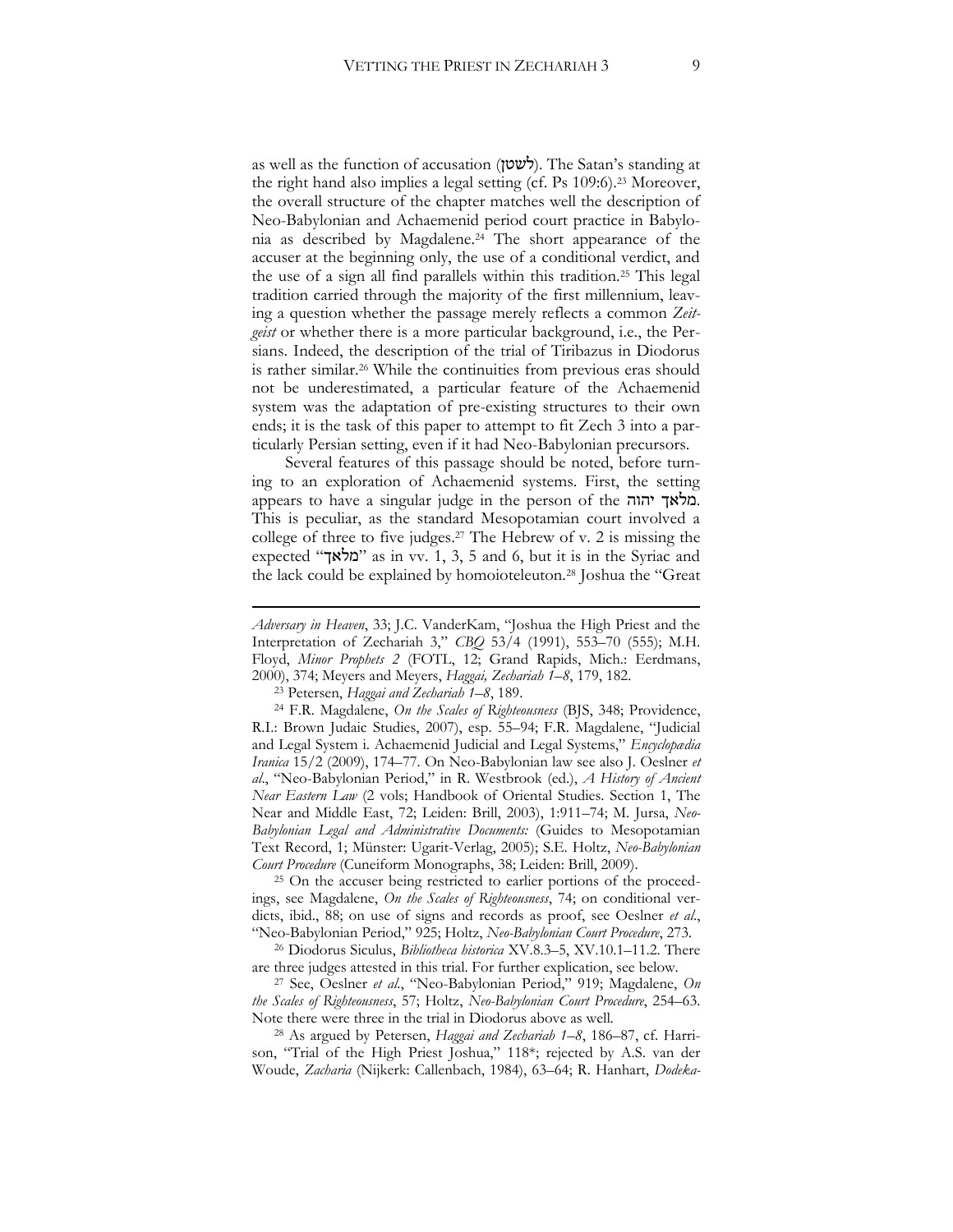Priest," a term perhaps originally associated with fiscal projects,<sup>29</sup> is the accused, while the mysterious "the Satan" is the accuser. Although the accusation itself is not stated, the general tenor is implied by the content of the rebuke: a claim that YHWH chose Jerusalem and that Joshua was a "brand plucked from the fire."<sup>30</sup> Guilt may be implied, as Joshua then has his defiled robes removed and he is given some sort of headgear. These suggest that the accusation concerned Jerusalem itself or its priesthood in general and Joshua and/or the exiles in particular.

This is followed by a conditional verdict based on obedience to YHWH (v. 7). The chapter concludes with (a likely garbled) sign. While the chapter clearly concerns the suitability of Joshua for temple service, it is otherwise rather obscure, and the figure of the Satan even more so. However, contra Kreuzer, the oblique reference to the Satan suggests a known referent rather than a newlyminted literary trope.<sup>31</sup> Now it is time to turn to placing it within a broader context of the Achaemenid Empire.

#### **STEP THREE: ACHAEMENID STRUCTURES**

Space does not allow for a comprehensive discussion of the administration of the empire.<sup>32</sup> In the broadest terms, the Great King ruled through satraps ("viceroys") who had the function of representing the king in the various regions (known traditionally in scholarship as "satrapies").<sup>33</sup> Many of these regions continued pre-

<sup>29</sup> As argued by Meyers and Meyers, *Haggai, Zechariah 1–8*, 180. However, D.W. Rooke (*Zadok's Heirs: The Role and Development of the High Priesthood in Ancient Israel* [Oxford: Oxford University Press, 2000], 29) thinks the term originally merely meant the most senior priest. Pola ("Form and Meaning in Zechariah 3," 163 nn. 46–47) merely sees the term as an indication of post-exilic date. The antiquity of the position of high priest cannot be discussed here.

<sup>30</sup> This does not include "the Davidic ruler" as argued by Pola, "Form and Meaning in Zechariah 3," 163.

<sup>31</sup> Kreuzer, "Der Antagonist."

<sup>32</sup> For much more comprehensive discussions, see C. Tuplin, "The Administration of the Achaemenid Empire," in I. Carradice (ed.), *Coinage and Administration in the Athenian and Persian Empires* (BAR International Series, 343; Oxford: BAR, 1987), 109–58; C. Tuplin, "Managing the World: Herodotus on Achaemenid Imperial Organization," in R. Rollinger, B. Truschnegg and R. Bichler (eds.), *Herodot und das Persische Weltreich*. *Herodotus and the Persian Empire* (Classica et Orientalia, 3; Wiesbaden: Harrassowitz, 2011), 39–64; H. Klinkott, *Der Satrap* (Oikumene Studien zur antiken Weltgeschichte, 1; Frankfurt: Verlag Antike, 2005).

<sup>33</sup> The term "satrap" derives from OP xšaçapāvan(t), "protector of rule/empire." The term "satrapy" is at present only attested in classical sources. On the problem of delimiting the satrapies, see e.g., A.R. Mead-

1

*propheten 7.1 Sacharja 1–8* (BKAT, 14.7.1; Neukirchener-Vluyn: Neukirchener Verlag, 1998), 168. The MT and the LXX both only read "YHWH" in v. 2. Sadly, the text of v. 2 is not preserved either in 4QMinorProphets<sup>e</sup> or 8ḤevXIIgr.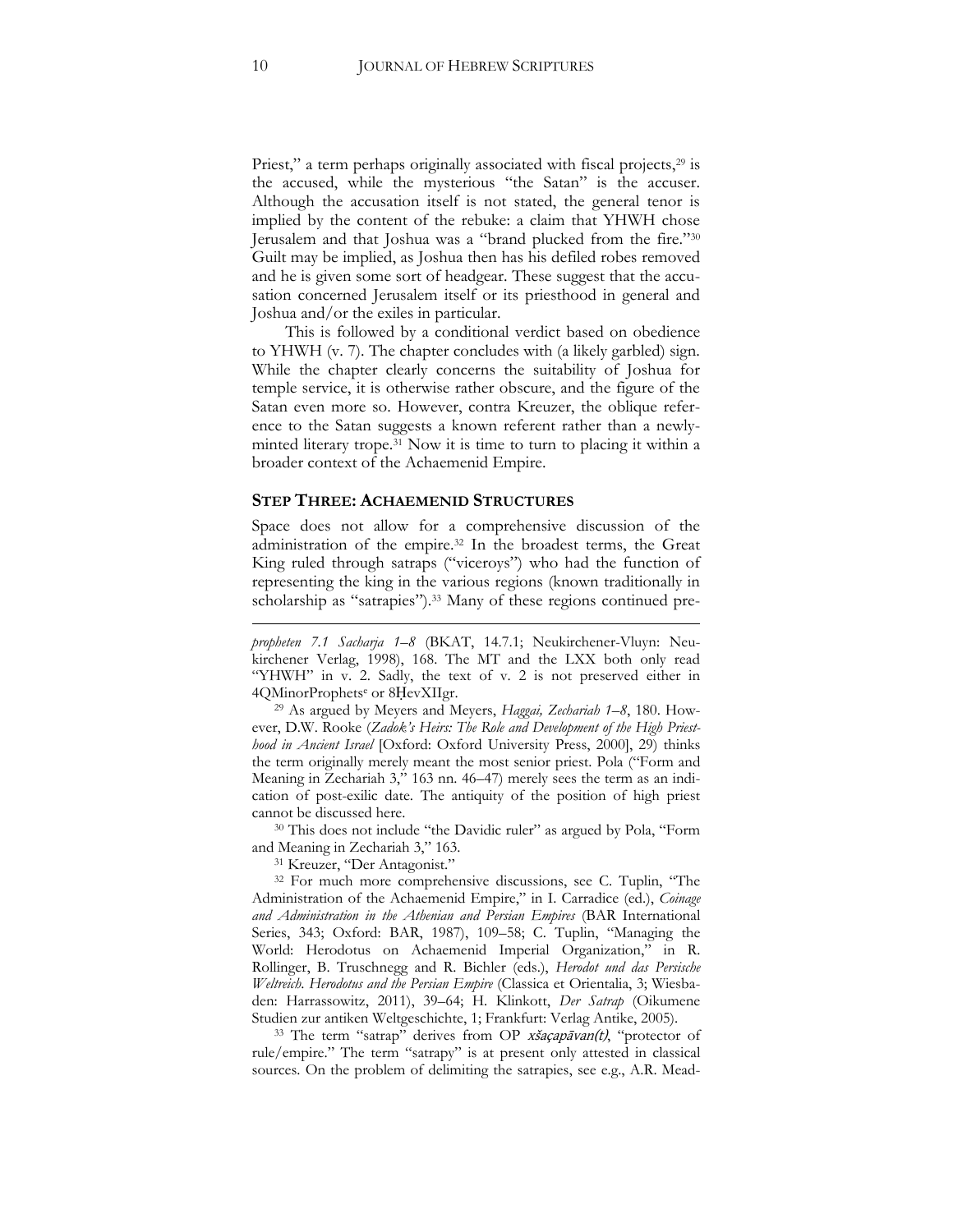vious political divisions. Under the satraps were a varied array of governors, commanders, and officials responsible to the satraps and in theory directly to the king himself. Typically, regional systems were maintained while being integrated into a wider imperial system, and thus they admitted much regional variation at the subsatrapal level albeit with discernible patterns. Only some aspects deemed relevant to the present issue will be discussed. The topics here will be a few particular officers or roles that highlight the function of accusation, the prevalence of administrative rivalries in the empire that were semi-routinized within the satrapal system, and the official marking of loyalty to the king. These will then be compared with Zech 3.

#### **OFFICERS**

1

The most suggestive, though sadly fragmentary, evidence comes from a satrapal archive found in Bactria. In the Bactrian documents recently published by Naveh and Shaked, two interesting terms occur, petiyar (פתיר) and peqida<sup>2</sup> (פקידא). The first term is fascinating, but uncontextualized. It appears in Tally D7, an accounting docket which merely gives five notches and the text "with Patiyara, from Abudi, in the year three of Darius" ( 3 בשנת אבודי מן פתיר עם מלכה דריוהוש(.<sup>34</sup> Naveh and Shaked relate the name "Patiyara" to Middle Persian *petyārag*, which is a term for Angra Mainyu meaning "adversary," noting that this is a peculiar personal name. This term also appears in Avestan as *paitiiārem* in the *Vīdēvdāt* 1 to describe Angra Mainyu's counter-creations to Ahura Mazda's creations: with every good thing created, Angra Mainyu "opposes" it with a negative creation of his own.<sup>35</sup> Naveh and Shaked also cannot explain the name *Abodai*. It can be suggested that both are titles rather than names, relating *Abodai* to the word <sup>3</sup> *avad* (אבד), "lose, destroy, kill, perish,"36 in an unclear formation<sup>37</sup> and keeping

ows, "The Administration of the Achaemenid Empire," in J. Curtis and N. Tallis (eds.), *Forgotten Empire* (London: British Museum, 2005), 181– 209; K. Ruffing, ["Die 'Satrapienliste' des Dareios: Herodoteisches Kon](http://www.academia.edu/852709/Die_Satrapienliste_des_Dareios_Herodoteisches_Konstrukt_oder_Realitat_AMIT_41_2009_323-339)strukt oder Realität?," *[Archäologische Mitteilungen aus Iran und](http://www.academia.edu/852709/Die_Satrapienliste_des_Dareios_Herodoteisches_Konstrukt_oder_Realitat_AMIT_41_2009_323-339) Turan* 41 [\(2009\), 323](http://www.academia.edu/852709/Die_Satrapienliste_des_Dareios_Herodoteisches_Konstrukt_oder_Realitat_AMIT_41_2009_323-339)–39; B. Jacobs, "The Achaemenid Satrapies." *Encyclopaedia Iranica.* Cited 7/18/14. Online: http://www.iranicaonline.org/articles/ achaemenid-satrapies.

<sup>34</sup> Text and translation, J. Naveh and S. Shaked, *Aramaic Documents from Ancient Bactria from the Khalili Collections* (London: Khalili Family Trust, 2012), 246.

<sup>35</sup> *Vīdēvdāt* 1:1–20. The counter-creations appear in the context of obscure geographical references, which have drawn the majority of scholarly attention, see, e.g., M. Boyce, *A History of Zoroastrianism:* Vol. 1, *The Early Period* (3 vols; HO, 8.1.2.2A.1; Leiden: Brill, 1975), 1:274; W. Vogelsang, "The Sixteen Lands of Videvdat 1: Airyânəm Vaējah and the homeland of the Iranians," *Persica* 16 (2000), 49–66; cf. D.D. Kapadia, *Glossary of Pahlavi Vendidad* (Bombay: Kapadia, 1953), 498, 501.

<sup>36</sup> *BDB*, s.v. אבד, 2, 1078.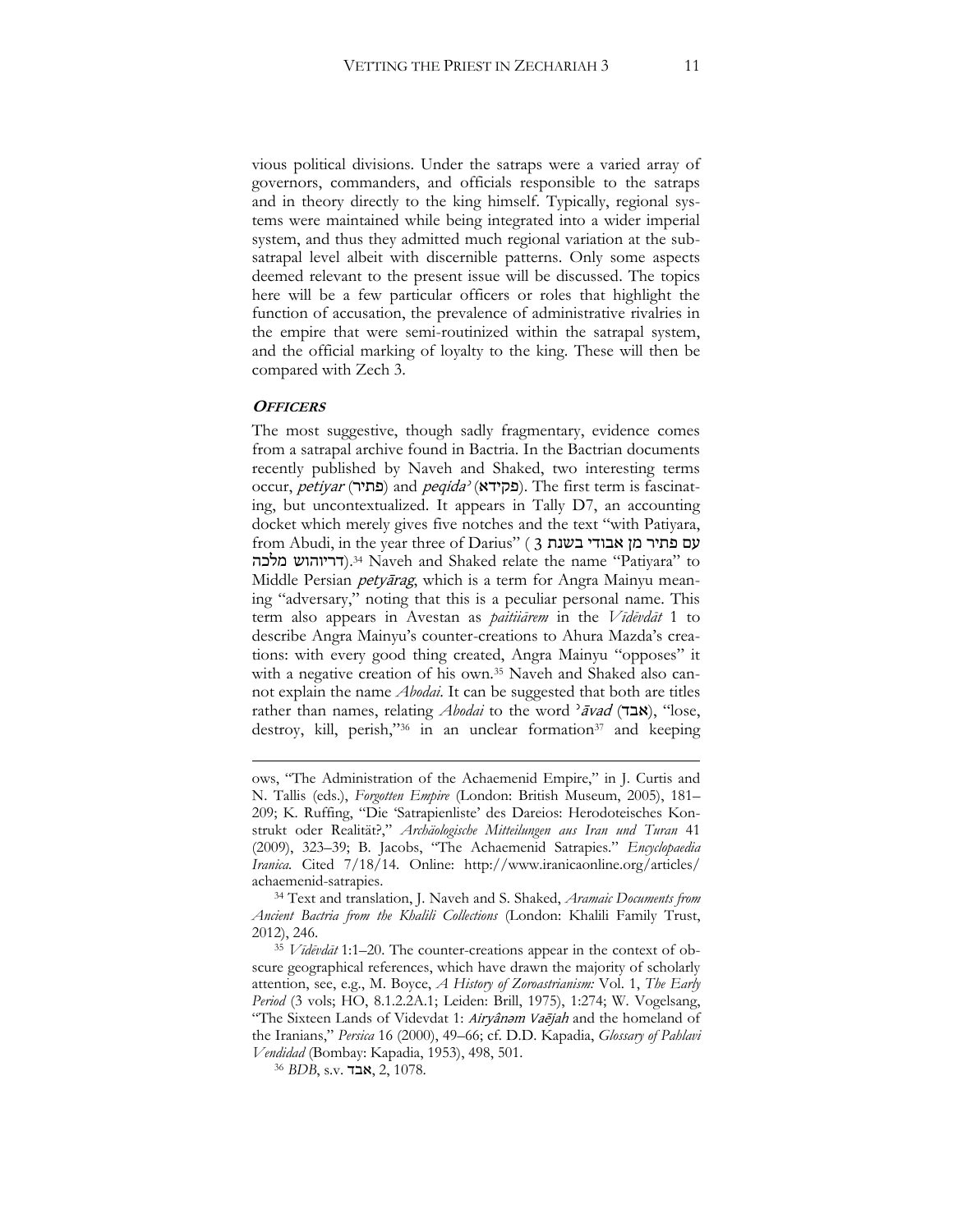petiyar as the "adversary." The docket then would relate to the official job of the petiyar, and not be two personal names. This would imply a very specific role or office. However, the nature of the attestation in a mere docket means proper contextualization at present is impossible, and it remains as pure speculation. Nevertheless, the appearance of a word with a similar semantic denotation and connotation to שטן in an Achaemenid administrative context is highly suggestive. If taken as a title or name of a role within the satrapal administration, *petiyar* would be an Achaemenid linguistic analogue to Hebrew *satan*.

The use of *peqida*<sup></sup> (פקידא), however, is more illuminated by the Bactria archive. Four documents (A1, A5, A6, C5) attest to the satrap's oversight and investigations of one of his governors, Bagavant, in addition to the role of the "knower/master of the command" already known from the Aršama archive.<sup>38</sup> In A1 a subordinate officer complained several times to the satrap about the governor and "magistrates" (or judges, דיניא), to which the satrap responded several times.<sup>39</sup> In A5 a command to Bagavant is also given to a messenger (אזגנדא (and a foreman.<sup>40</sup> Document A6 is a command to Bagavant due to the report of Vahya-ātar, "the officer who is in Dastakani and Vahumati, my servant."<sup>41</sup> He is called both peqida<sup></sup> in a particular jurisdiction (פקידא ו') and "my servant" (עלימיא(. This officer accuses the governor Bagavant of not following previous orders that do not appear to concern Vahya-ātar directly, other than being within one of his jurisdictional areas (as they are also within the governor's and the satrap's). It would seem that Vahya-ātar was either simply a "tattle-tale," or his job for the satrap involved reporting on the obedience of officials to orders. The title, built from a root which includes inspection among its meanings,<sup>42</sup> is already known as a Persian official title in Imperial

<u>.</u>

<sup>37</sup> It resembles Hebrew infinitive; a similar form appears in the Yerusalmi, Palestinian Talmud, Tractate 2, Page 2, Column 1, 53:d.83 63, as on the *Comprehensive Aramaic Lexicon*. Cited 7/18/14. Online: http://cal1.cn.huc.edu/showachapter.php?fullcoord=53300367b42%200. Perhaps, then, meaning "his loss/destruction"? Alternately, one might see it as a very early Aramaic logogram for Old Persian vi-kar, "to destroy," or Avestan nąsat, "lost," skandō, "destruction," or similar, though this is very early. H. Humbach ("Epigraphy i. Old Persian and Middle Iranian Epigraphy," *Encyclopædia Iranica* 8/5 [1998], 378–488 [481]) thinks the use of Aramaic logograms probably started in the late Achaemenid period.

<sup>38</sup> I.e., bʾl ṭʾm. See Naveh and Shaked, *Aramaic Documents*, 50.

<sup>39</sup> Ibid., 68–75.

<sup>40</sup> Ibid., 104–6.

<sup>41</sup> Ibid., 112–16.

<sup>42</sup> E.g., *HALOT*, s.v. פקד,§ 1, 3:955 ;*BDB*, פקיד,§ 1, 824 on the disputed Hebrew root. For its use in Achaemenid administration, see G.R. Driver, *Aramaic Documents of the Fifth Century B.C.* (Oxford: Clarendon, 1954), 7–8; B. Porten, *Archives from Elephantine* (Berkeley, Calif.: University of California Press, 1968), 54–55.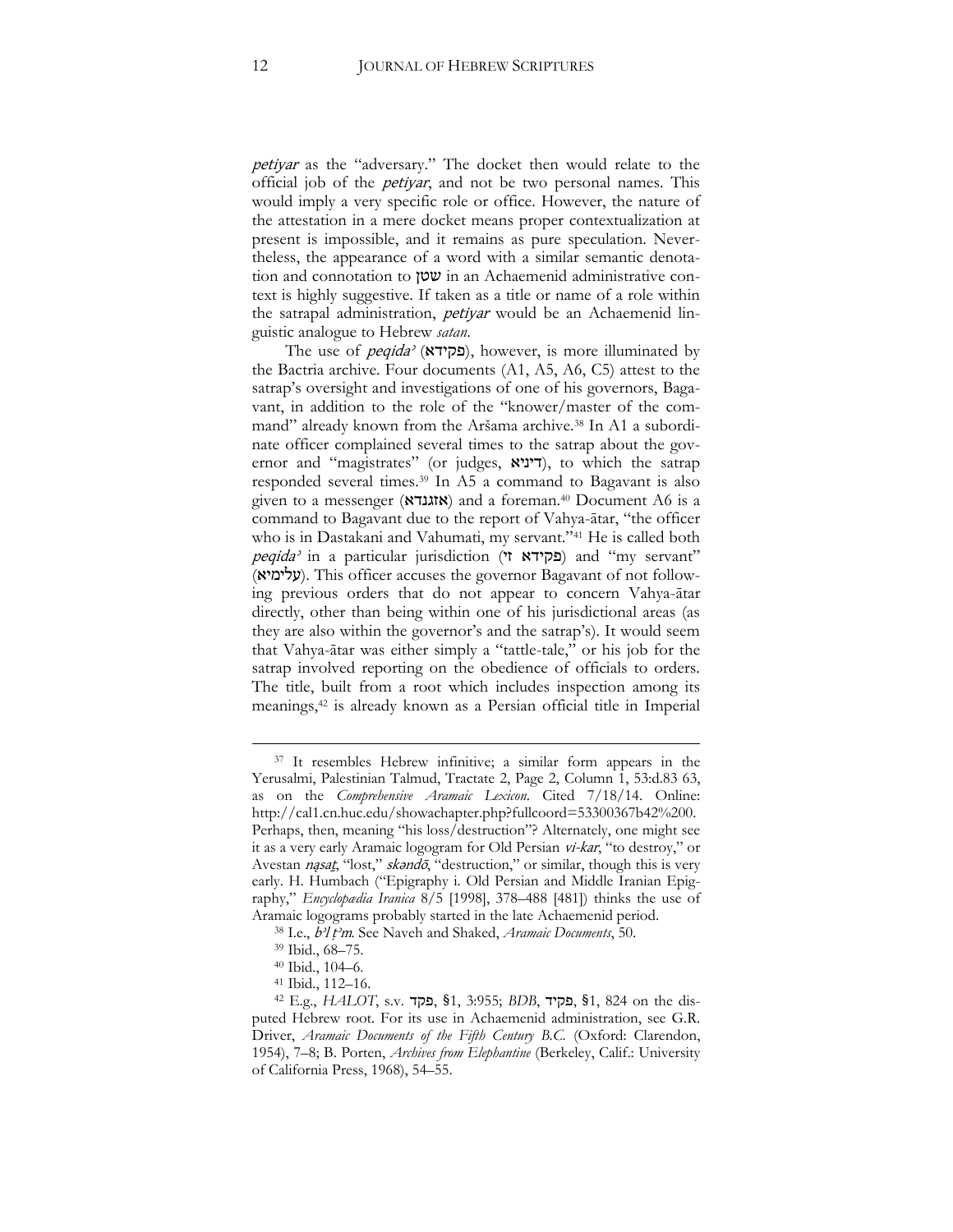Aramaic. An officer with this title (פקידא (appears in the Aršama archive in a similar situation (AD 4).<sup>43</sup> However in this text the officer's accusation to the satrap involves failure to obey the officer's orders, albeit concerning Aršama's household, rather than separate orders directly from Aršama. The new complaint attested in the Bactrian archive is more than just self-protection as it was in AD 4. The activity of Vahya-ātar suggests, then, a more systematic use of accusation within the satrapal administration.

For the context of Yehud it is interesting to notice that Vanderhooft thinks a seal inscription attests to a Persian period פקד of Yehud, but this is unfortunately uncertain.<sup>44</sup> Perhaps it is of relevance to note that in Neh 11:22–24 there was a פקד over the Levites in Jerusalem, who had a "royal order" (מצות המלך), while there was a separate official advising the king.<sup>45</sup> While the term cannot be reduced to a technical term, it seems to connote something related to a project or remit more than a rank or office *per se*. Those called by the title certainly were able to accuse other government functionaries. The example of Vahya-ātar makes this more administratively important than simple rivalry, and Nehemiah's פקד with a "royal order" over the Levites implies Judaean cultic functionaries were also part of this system, at least by the reign of Artaxerxes.

Lastly, from this archive, there is an obscure report related to the roads in C5<sup>46</sup> and a reference to some sort of official related to punishment, which Naveh and Shaked interpret as *\**sraušiiā in C3,<sup>47</sup> a root meaning "obedience" related to an important Zoroastrian deity.<sup>48</sup> These two dockets show the extent of supervision that must have existed but is only incidentally attested in the extant sources. Various levels of oversight are certainly illustrated in this

<sup>43</sup> Driver, *Aramaic Documents*, 16–17; also in J.M. Lindenberger, *Ancient Aramaic and Hebrew Letters* (SBLWAW, 14; Atlanta: SBL, 2003), 86–87.

<sup>44</sup> D. Vanderhooft, "New Evidence Pertaining to the Transition from Neo-Babylonian to Achaemenid Administration in Palestine," in R. Albertz and B. Becking (eds.), *Yahwism After the Exile* (Assen: Van Gorcum, 2003), 219–35 (232). Citing seal 838 from N. Avigad and B. Sass, *Corpus of West Semitic Stamp Seals* (Jerusalem: Israel Academy of Sciences and Humanities, 1997), 313. Avigad and Sass think it is a name and seventh century, though they cite an earlier opinion like Vanderhooft's. A similar form פקדיהו appears on another bullae, which has been interpreted as a name as well. See G.I. Davies, *Ancient Hebrew Inscriptions* (2 vols; Cambridge: Cambridge University Press, 2004), 2:77, 210 (no. 101, 192). Note that on p. 254 he gives it as the same as Avigad and Sass, *Corpus of West Semitic Stamp Seals*, no. 707F, which appears to be incorrect.

<sup>45</sup> Cf. Neh 11:9, 14. However, it is worth noting that the term פקד only indicates a special commission in Esth 2:3 and 2 Chr 24:11.

<sup>46</sup> Naveh and Shaked, *Aramaic Documents*, 214–15.

<sup>47</sup> Ibid., 195–6.

<sup>48</sup> E.g., G. Kreyenbroek, *Sraoša in the Zoroastrian Tradition* (Leiden: Brill, 1985).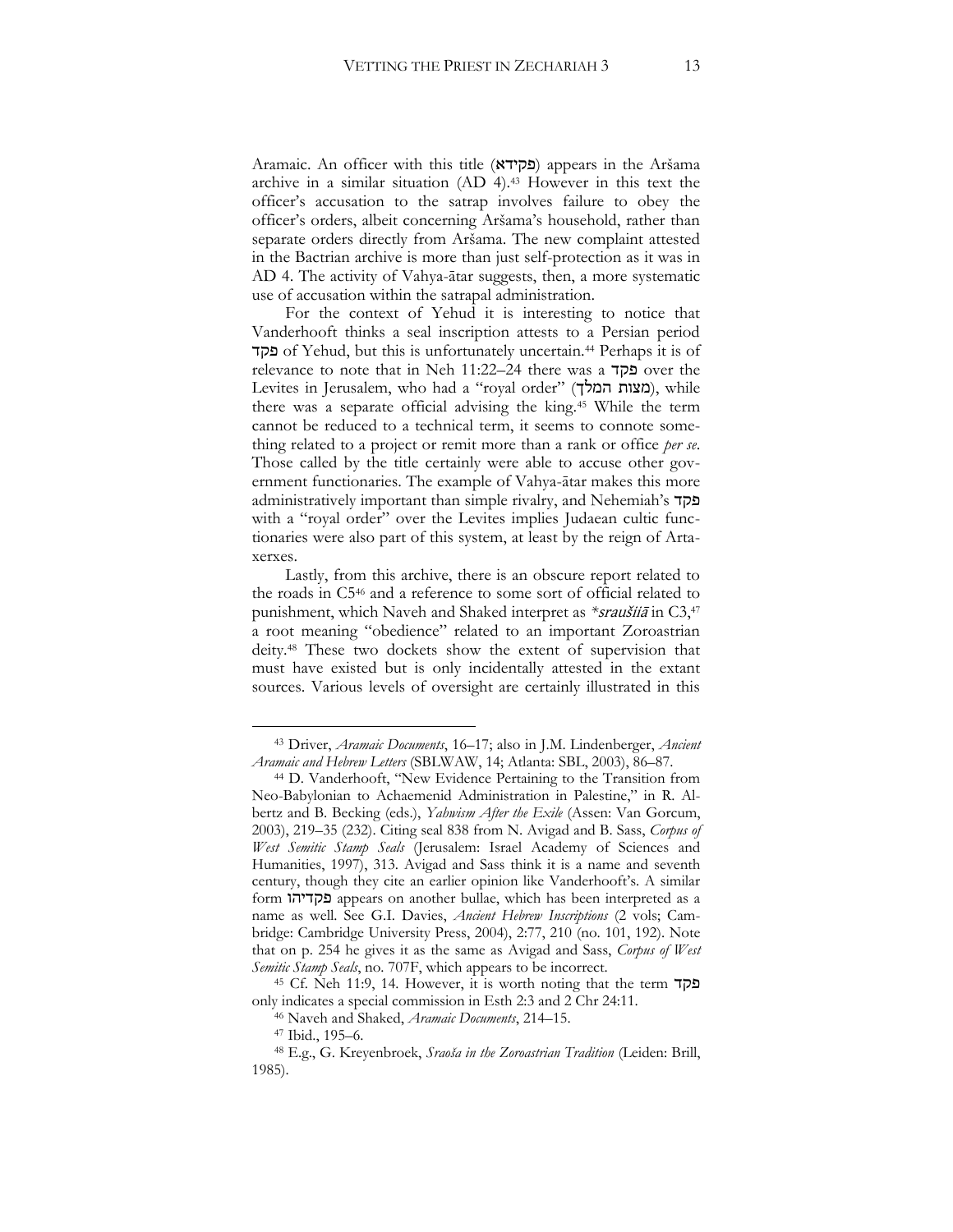sample, with numerous administrative titles, many of which remain obscure. The above Iranian sources suggest rather widespread mechanisms of accusation within Achaemenid administration, but their fragmentary attestation makes them difficult to use. The more comprehensive picture drawn by some classical authors can help make more sense of how they likely operated in particular situations. Indeed, the above situation fits the picture painted by Xenophon on imperial administration.

In *Cyr.* 8.6.16 Xenophon describes yearly inspections by an officer with an army to correct "negligence in the delivery of tribute, or the protection of the inhabitants, or the cultivation of the soil, or indeed any omission of duty whatsoever." Xenophon connects these inspections with language concerning the king's "brother," "eye," and "son." This is the system which is generally known as the King's Eye. However, it is worth noting that, more broadly, Xenophon attributed to Cyrus the appointing of multiple kinds of overseers,<sup>49</sup> implying that the "King's Eye" was only one particular manifestation of the Achaemenid imperial oversight. Presumably the "watcher-listeners" on the palace walls in Pseudo-Aristotle are a specialized part of this system.<sup>50</sup> The various terms attested in Bactria appear to confirm this situation.

Much more interesting for the present purpose, however, is Xenophon's description of how Cyrus set "intimate friends" against "truants" within his court, making them rival each other for his favor.<sup>51</sup> While this story is in the context of attendance at the court, Xenophon describes the same principle in legal situations slightly later on.<sup>52</sup> Here he claims that parties in a suit had to agree on the choice of judges, which resulted in the seeking of friendly and influential judges and a lack of loyalties beyond those to the king. The picture presented by Xenophon, then, is one which has various layers of officials directly responsible to the king combined with an encouragement or facilitation of elite rivalries for the king's favor, with the latter potentially having administrative repercussions. Indeed, in his *Economics*, Xenophon has Socrates posit two classes of officials—civic and military—whose duties are intertwined in such a way as to cause them to accuse each other when negligence arises. Both of these duties fall under a satrap's authority.<sup>53</sup> This recalls the accusations leveled by the *peqida'*s noted above. While Xenophon is suspect for perhaps being too molded by his own philosophy of leadership,<sup>54</sup> it fits with other similar

<sup>49</sup> Xenophon,*Cyr.* 8.9.

<sup>50</sup> Pseudo-Aristotle, *De Mundo* 398a. Cf. M. Brosius, "New Out of Old?," in A.J.S. Spawforth (ed.), *The Court and Court Society in Ancient Monarchies* (Cambridge: Cambridge University Press, 2007), 29.

<sup>51</sup> Xenophon, *Cyr.* 8.i.16–20.

<sup>52</sup> Xenophon, *Cyr.* 8.ii.26–28.

<sup>53</sup> Xenophon, *Oec.* 4.9–11.

<sup>54</sup> That Xenophon has a distinctive agenda is well known, e.g., C. Tuplin, "Xenophon and His World: An Introductory Review," in idem (ed.),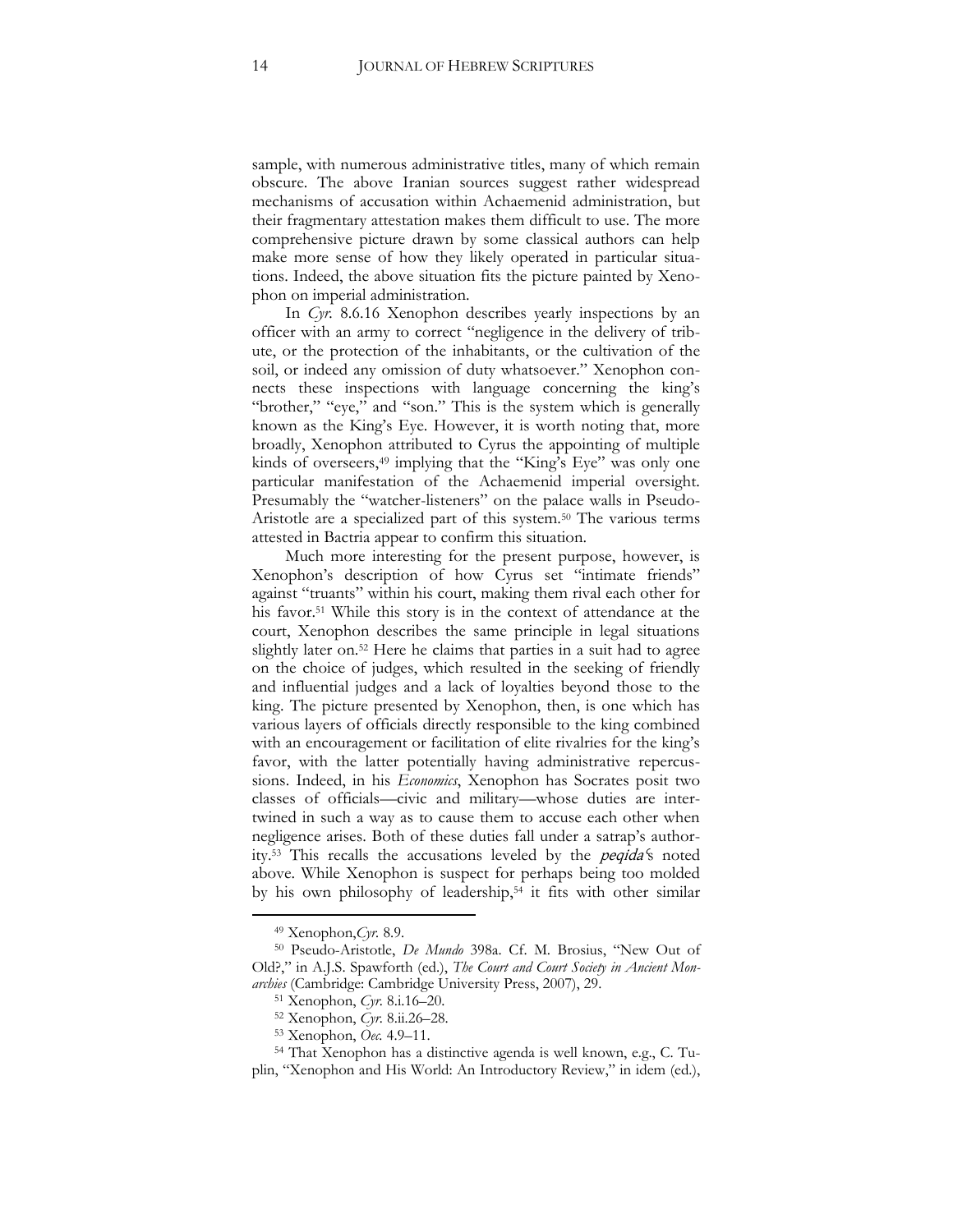pictures of the way the administration functioned *vis-à-vis* individual officials.

Such administrative rivalries of course have numerous parallels,<sup>55</sup> though the Achaemenids apparently attempted to use these as one of their mechanisms of imperial control. A useful example of them in an Achaemenid context with legal repercussions can be found in the trial of Tiribazus in Diodorus Sicculus (XV.8.3–5, XV.10.1–11.2). While the highly ranked Tiribazus engaged the rebel Evagoras, the lower-ranked Orontes accused him of disloyalty to the king. This accusation was taken seriously, and Tiribazus was arrested. The latter requested a trial, and he was granted one before three royal judges. The trial began with the letter of accusation being read by accusers (κατηγοροῦντες), who declared the accusation sufficient for trial. Tiribazus was allowed to defend himself, and he was cleared of charges. The King queried the judges on their legal reasoning, and Orontes was punished for making a false accusation. Several things about this case are worthy of comment: it involves high Persian officials, rather than lower-level ones, which may make it a more elaborate situation. Indeed, the negotiations with non-Persian, lower-ranked Evagoras were conducted by Tiribazus alone, without recourse to the royal judges.<sup>56</sup> It is likely that the mechanisms for similar charges lower down on the administrative scale were handled more simply by the relevant satrap on behalf of the king. Secondly, it is worth noting that the accusation was written in a letter which was both sent directly to the king *and*

<u>.</u>

*Xenophon and His World* (Stuttgart: Franz Steiner, 2004), 13–31 (20); for studies of aspects of his ideas of leadership see V. Azoulay, "The Medo-Persian Ceremonial," in Tuplin (ed.), *Xenophon and His World*, 147–74; G. Danzig, "The Best of the Achaemenids," in F. Hobden and C. Tuplin (eds.), *Xenophon: Ethical Principles and Historical Enquiry* (Mnemosyne Supplements, 348; Leiden: Brill, 2012), 499–540; for a few studies trying to trawl Xenophon for Achaemenid material see, e.g., C. Tuplin, "Persian Decor in *Cyropaedia*: Some Observations," in H. Sancisi-Weerdenburg and J.W. Drijvers (eds.), *Roots of European Tradition* (Achaemenid History, 5; Leiden: NINO, 1990), 17–29; C. Tuplin, "Xenophon and the Achaemenid Courts," in B. Jacobs and R. Rollinger (eds.), *Der Achämenidenhof* (Classica et Orientalia, 2; Wiesbaden: Harrasssowitz, 2010), 189–230.

<sup>55</sup> Probably nigh universal. They are attested in administrative letters from Neo-Babylonian Uruk, e.g. K. Kleber, *Tempel und Palast* (AOAT, 358; Munster: Ugarit-Verlag, 2008), 118–23. The author is grateful to Bastian Still for pointing out this parallel. Similar sorts of rivalries, not yet integrated into administration, can be seen in Mari as well (J. Sasson, " 'Nothing So Swift as Calumny'," in T. Boiy *et al*. (eds.), *The Ancient Near East, A Life!* (OLA, 220; Leuven: Peeters, 2012), 525–42 (531–35). For a discussion of administrative rivalries in the Achaemenid system, see, e.g., L.S. Fried, "Because of the Dread Upon Them," in J. Curtis and S.J. Simpson (eds.), *The World of Achaemenid Persia* (London: I.B. Tauris, 2010), 457–70.

<sup>56</sup> Brosius ("New Out of Old?," 30) also thinks there were different systems for court-level and sub-satrapal officers.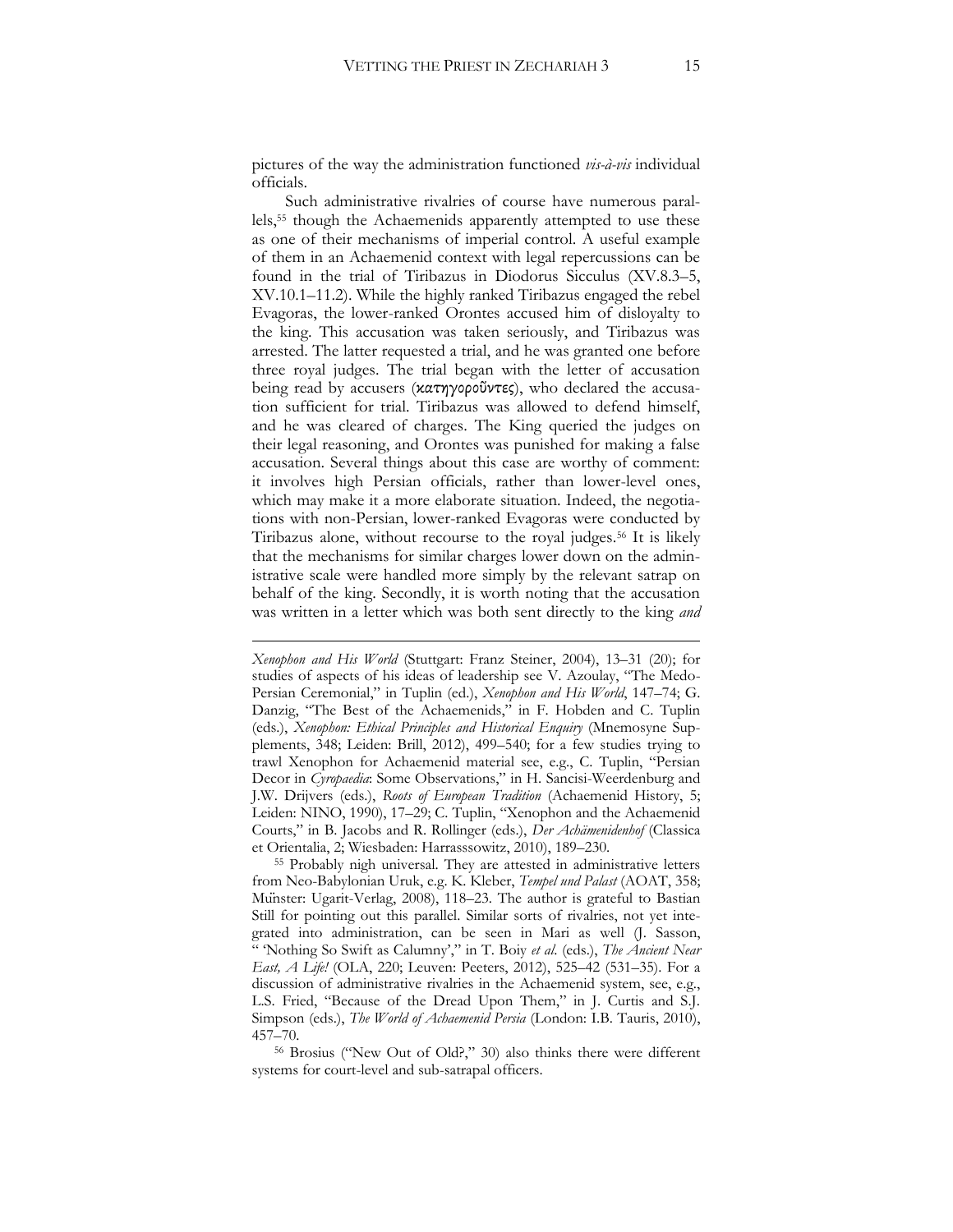was read out and commented upon by "accusers" during the trial. These are distinct from Orontes, who was the original accuser. It was the latter who was punished directly by the king for making a false accusation. A similar observation can be made in Plutarch's first account of the trial of Darius for rebelling against Artaxerxes, where "others brought the indictment" (έτέρων κατηγορησάντων) in place of the king.<sup>57</sup> This appears to require an official office or at least a function in the satrapal judicial courts and oversight of subordinates, designed to ensure the likely future loyalty of officials. The situation depicted by Diodorus shows two kinds of accusers general administrative and a specific function within a legal procedure, the latter with written and oral reflexes. The mechanism seen in this trial will prove a useful setting for this article later.

#### **LOYALTY CEREMONIAL?**

There is no doubt that holding office within the empire was predicated on loyalty to the king, and this likely involved declarations of loyalty, at appointment and perhaps also periodically confirmed. Was such loyalty proclaimed in official oath ceremonies? Briant suggests there may have been, though Tuplin rejects the idea.<sup>58</sup> The giving of loyalty oaths and pledges is to be expected, and they are mentioned briefly by Xenophon and Ctesias in various situations.<sup>59</sup> An incident in the *Anabasis* has a tantalizing anecdote which might hint at a loyalty oath ceremony which involved the "altar of Artemis," an apology, and the giving and receiving of pledges.<sup>60</sup> The material, however, is too allusive to be certain what it might have really involved (and Tuplin rejects the inference).<sup>61</sup> Another hint of Achaemenid ceremonies around declarations of loyalty is the famous demand for "earth and water."<sup>62</sup> As Kuhrt has analyzed, this demand symbolized a sort of vassal status for states not

<sup>57</sup> Plutarch, *Artaxerxes* 29.3–7; R. Bichler and R. Rollinger, "Greece vvi. The Image of Persia and Persians in Greek Literature," *Encyclopædia Iranica* 11/3 (2002), 198–201.

<sup>58</sup> P. Briant, *From Cyrus to Alexander* (trans. P.T. Daniels; Winona Lake, Ind.: Eisenbrauns, 2002), 325; C. Tuplin, "All the King's Men," in J. Curtis and S.J. Simpson (eds.), *The World of Achaemenid Persia* (London: I.B. Tauris, 2010), 51–62.

<sup>59</sup> Xenophon (*Anab.* 2.5.3) has pledges between Persians and Clearchus; Ctesias, frg. 9 §8 (trans. L. Llewellyn-Jones and J. Robson, *Ctesias' History of Persia* [Routledge Classical Translations; London: Routledge, 2010], 173) has Cyrus require oaths of allegiance while setting up the succession of Cambyses.

<sup>60</sup> Xenophon, *Anab.* 1.6.7.

<sup>61</sup> Tuplin, "All the King's Men," 51–62.

<sup>62</sup> A. Kuhrt, "Earth and Water," in A. Kuhrt and H. Sancisi-Weerdenburg (eds.), *Method and Theory* (Achaemenid History, 3; Leiden: NINO, 1988), 87–100; Tuplin, "All the King's Men," 44. Cf. E Badian, "Herodotus on Alexander I of Macedon," in S. Hornblower and E. Badian (eds.), *Greek Historiography* (Oxford: Clarendon, 1994), 107–30.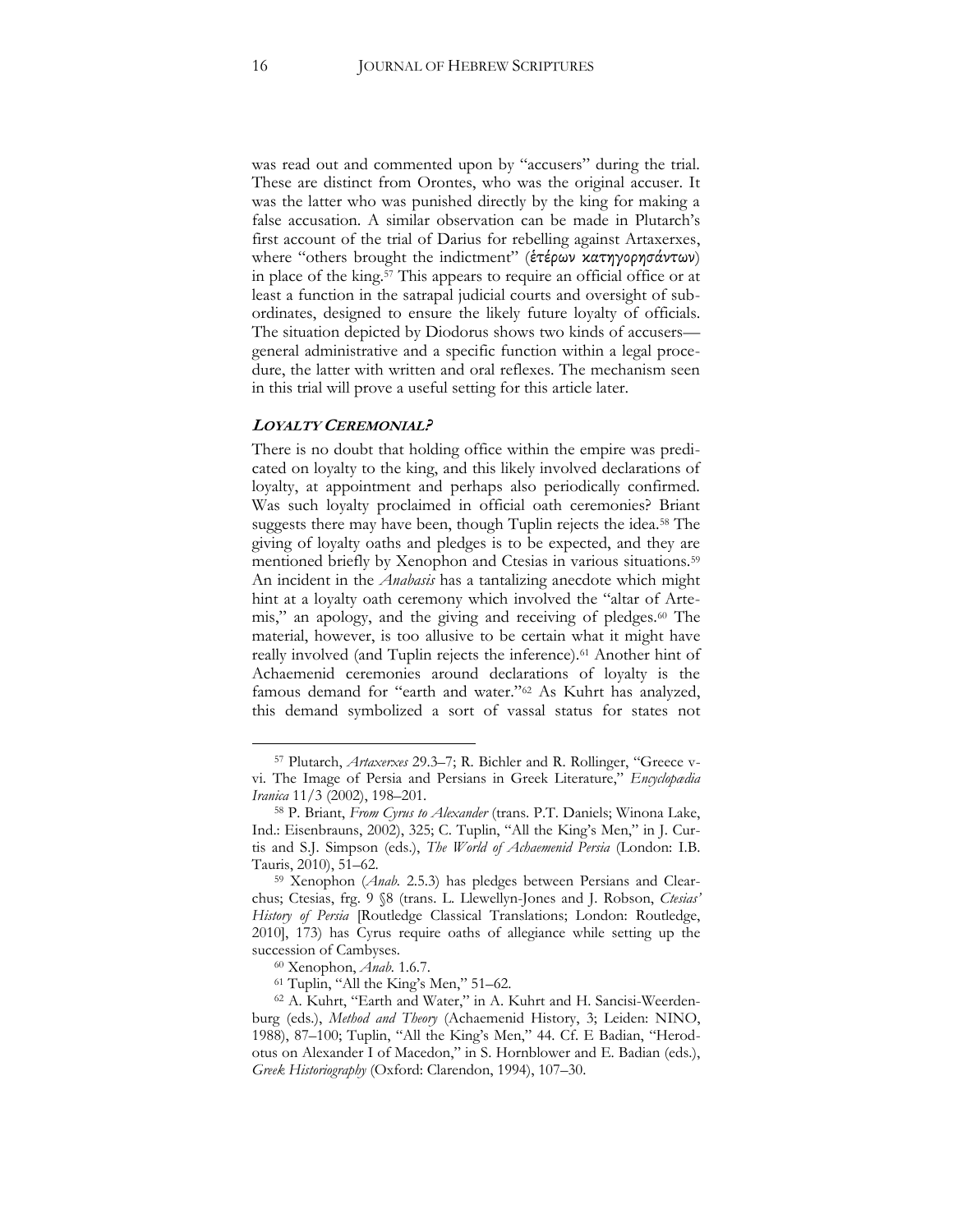directly governed by the Great King, and in this she sees a close parallel to Assyrian  $ad\hat{e}$  oaths.<sup>63</sup> On the basis of a late text she suggests a ritual involving an ordeal-like element was involved.<sup>64</sup> Although again too allusive to reconstruct a precise ceremony, for the present purposes it indicates that ritualized mechanisms for ensuring officials' loyalty to the king existed, and that these could be administered by the king in person or by an official representing him.<sup>65</sup> There are very ancient precedents for ceremonies as part of loyalty treaties in the ANE,<sup>66</sup> but the evidence sadly is non-existent after the Neo-Assyrian Empire.<sup>67</sup> A text published by Weisberg from the early reign of Cyrus could potentially relate to royal charters, but it hard to know whether this is either an accurate inference or even relevant at all to the establishing of officials such as priests.<sup>68</sup>

It is certain, however, that oaths were still widely used, even if the best official examples appear to be Neo-Assyrian.<sup>69</sup> In the Assyrian context, offices and even professional groups swore oaths of fealty with elaborate ceremonies held at either temples, city gates, or other official areas.<sup>70</sup> A hint of a loyalty oath to Cyrus is preserved in the so-called *Verse Account of Nabonidus*, where the

<sup>63</sup> Kuhrt, "Earth and Water," 96–98.

<sup>64</sup> Ibid., 98.

<sup>65</sup> If the actions of the Greek world are relevant, perhaps this would have been done only in the name of Persian deities as well. See the comments on Herodotus, *Hist.* V.106 and the later Athenian practice in A. H. Sommerstein and A. J. Bayliss, *Oath and State in Ancient Greece* (Beiträge zur Altertumskunde, 306; Berlin: de Gruyter, 2012), 165–66. This seems suspect, though, as in I.C. Torrance's analysis ("Oath's and the Barbarian," in Sommerstein and Bayliss, *Oath and State in Ancient Greece*, 307–22) there is no distinction between Greek and "barbarian" oath practices in the Greek sources.

<sup>66</sup> For various ceremonies see K.A. Kitchen and P.J.N. Lawrence, *Treaty, Law, and Covenant in the Ancient Near East* (3 vols.; Wiesbaden: Harrassowitz, 2012), 1:1–16 (treaty no.1); cf. the articles by J. Cooper, J. Eiden, S. Parpola, and R. Westbrook in idem, *A History of Ancient Near Eastern Law* (vol.1). A Neo-Assyrian text envisions quite an array of possible rituals involving treaties (setting a table, drinking from a cup, kindling fire, water, oil, holding breasts), see S. Parpola and K. Watanabe, *Neo-Assyrian Treaties and Loyalty Oaths* (SAA, 2; Helsinki: Helsinki University Press, 1988), 35.

<sup>67</sup> Kitchen and Lawrence (*Treaty, Law, and Covenant*, 3:262, 264) see the "solemn ceremony" disappear from first millennium treaties and think the Persian system of governance made it redundant.

<sup>68</sup> Text is given D.B. Weisberg, *Guild Structure and Political Allegiance in Early Achaemenid Mesopotamia* (Yale Near Eastern Researches, 1; New Haven, Conn.: Yale University Press, 1967), 5–12; remainder of the book argues it is a guild monopoly charter.

<sup>69</sup> See M. Sandowicz, *Oaths and Curses* (AOAT 398; Münster: Ugarit-Verlag, 2012), 81–86.

<sup>70</sup> Sandowicz, *Oaths and Curses*, 81–91.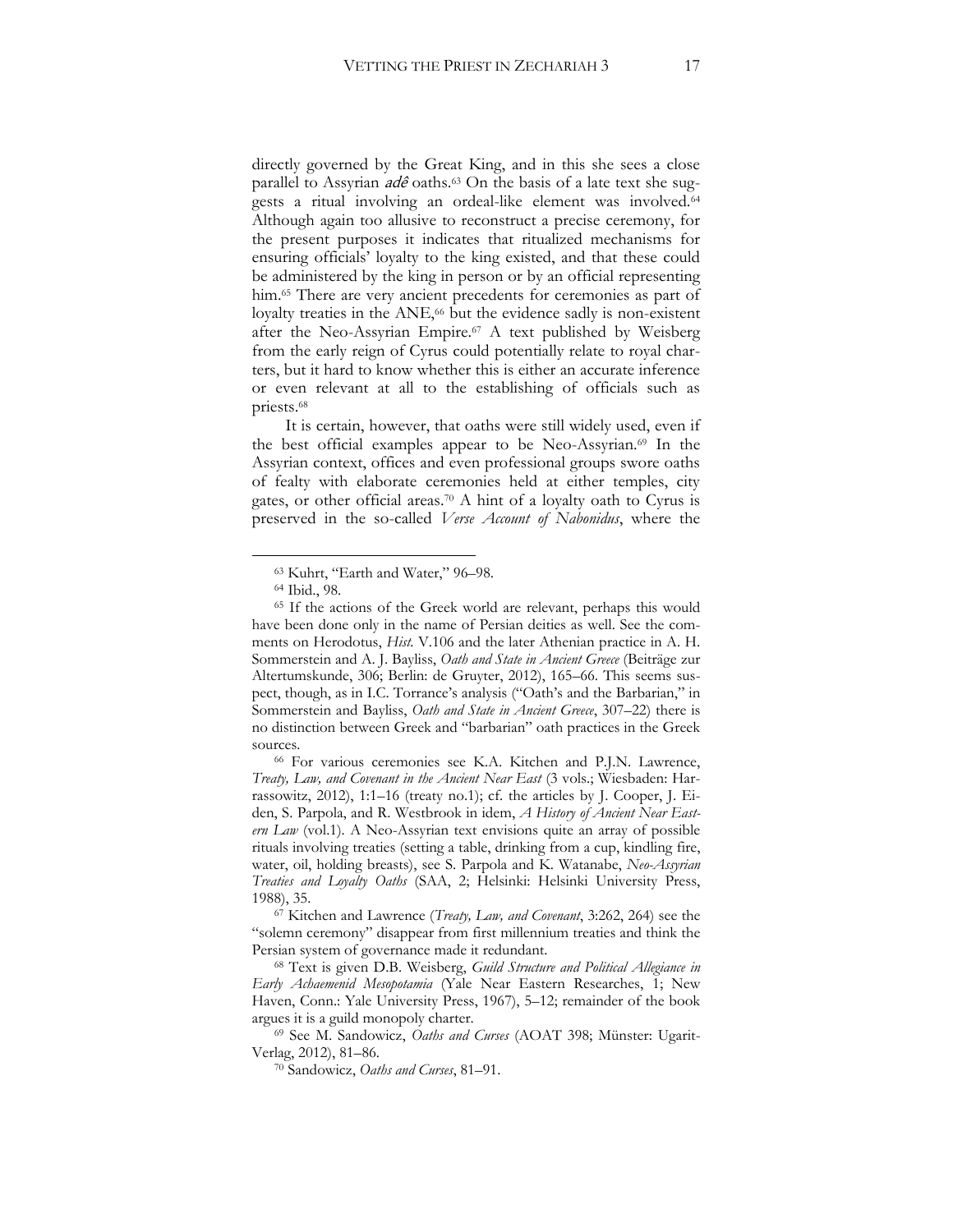Neo-Babylonian officials Rēmūt and Zēria bare their heads while swearing an oath.<sup>71</sup> Waerzeggers has argued that this scene, usually interpreted as groveling to Nabonidus, instead ought to be read as a scene of submission to Cyrus.<sup>72</sup> Moreover, the removal of headgear is abnormal for Babylonian tradition,<sup>73</sup> and thus could be seen as a Persian innovation of a long tradition of loyalty oath ceremonies. Under Darius, some Babylonian officials may have been required to confirm their loyalty at his new capital in Susa.<sup>74</sup>

Better attested for the Achaemenid era is another phenomenon that implies at least a modicum of ceremonial setting. It is certainly known that the king gave gifts, often luxurious clothing and jewelry, as marks of honor, status, and loyalty.<sup>75</sup> Briant has described this system at length, and there is not space to go into it in detail here.<sup>76</sup> The key point for the present argument is that one element in the system established by the Persians for maintaining loyalty was royal gifts which conspicuously marked high status individuals as both royally favored and thus necessarily also royally loyal. Overall from this brief discussion, although the exact mechanisms are difficult to reconstruct, it is clear that the Achaemenid system involved multiple overlapping strategies to ensure loyalty to the king: these include multiple systems of administrative oversight, with ad hoc and official accusatory figures, royal gifts for loyalty, and hints of official ceremonies related to affirming loyalty.

<sup>73</sup> So argued ibid., 319.

 $\overline{a}$ 

<sup>74</sup> C. Waerzeggers, "Babylonians in Susa: The Travels of Babylonian Businessmen to Susa Revisited," in B. Jacobs and R. Rollinger (eds.), *Der Achämenidenhof/The Achaemenid Court: Akten des 2. Internationalen Kolloquiums zum Thema. Vorderasien im Spannungsfeld klassischer und altorientalischer Überlieferungen. Landgut Castelen bei Basel, 23.–25. Mai 2007* (Classica et Orientalia 2; Wiesbaden: Harrassowitz, 2010), 777-813 (809). Thanks to Caroline Waerzeggers for suggesting this as a potential additional context.

<sup>75</sup> E.g., Ctesias F24§15.2 (Llewellyn-Jones and Robson, *Ctesias' History of Persia*, 206) where Mithradates is given clothing, chains, bracelets, and a sword; cf. L. Allen, *The Persian Empire* (London: British Museum, 2005), 91–94. For a basic description of physical Achaemenid jewelry (albeit with orientalist shading) see D.T. Rice, "Achaemenid Jewelry," in A.U. Pope (ed.), *A Survey of Persian Art* (London: Oxford University Press, 1938), 1:377–82. For the present purposes it is noteworthy that Briant calls robes and jewelry the "archetypal royal gifts" (Briant, *From Cyrus to Alexander*, 305).

<sup>76</sup> Briant, *From Cyrus to Alexander*, 302–38, esp. 302–15; cf. Brosius, "New Out of Old?," 39, 54–57. For court ceremonial in general, see M. Brosius, "Das Hofzeremoniell," in B. Jacobs and R. Rollinger (eds.), *Der Achämenidenhof* (Wiesbaden: Harrassowitz, 2010), 459–71.

<sup>71</sup> Noted by Sandowicz, *Oaths and Curses*, 101. Text available in J.B. Pritchard (ed.), *ANET* (3d ed.; Princeton, N.J.: Princeton University Press, 1969), 312–15; H. Schaudig, *Die Inschriften Nabonids von Babylon und Kyros des Grossen* (AOAT, 256; Münster: Ugarit-Verlag, 2001), 563–78.

<sup>72</sup> C. Waerzeggers, "Very Cordially Hated in Babylonia?: Zēria and Rēmūt in the Verse Account," *AoF* 39/2 (2012), 316–20.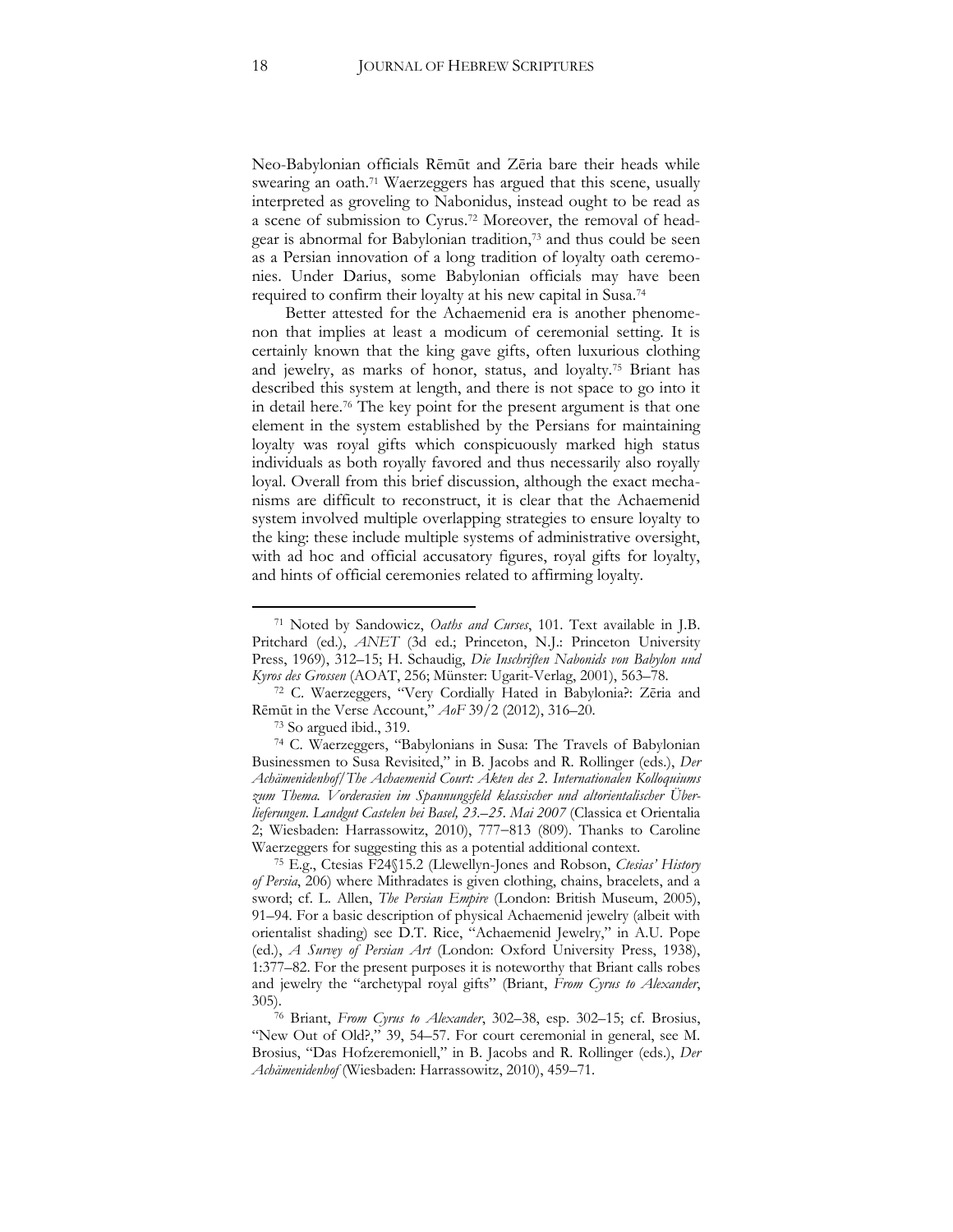#### **COMPARISON OF ZECH 3 AND ACHAEMENID STRUCTURES**

Although the evidence discussed so far is less precise than is desirable, the general nature of the Achaemenid system is sufficient to provide a new way of viewing Zech 3 and the appearance the Satan therein.

#### **Authority to Install the High Priest**

 $\overline{a}$ 

In pre-exilic times the (Davidic) king chose the (high) priest.<sup>77</sup> Common claims of a kingless era notwithstanding, this implies that in the postexilic period the new high priest would also have had to have been appointed by the king. In the Achaemenid era, that would mean the priest would be chosen by the Great King. In practical terms, however, most of such kingly duties were fulfilled by royal surrogates, the satraps.<sup>78</sup> That the satraps represented the king and even attempted to replicate the Great King's court in miniature is well-known.<sup>79</sup> That the satraps had the authority to appoint priests in the place of the king—and some of the process (at least in Egypt)—is indicated by P-Rylands 9.<sup>80</sup> Vittmann notes that in this document the Pharaonic prerogative to appoint priests was held by the satrap or delegated to his subordinate *senti*. A similar indication, also from Egypt, comes from the so-called Pherendates correspondence, satrap under Darius I.<sup>81</sup> Pherendates

<sup>77</sup> E.g., 1 Kgs 2:27, 35; cf. D.W. Rooke, "Kingship as Priesthood," in J. Day (ed.), *King and Messiah* (JSOTSup, 270; Sheffield: Sheffield Academic Press, 1998), 187–208; Rooke, *Zadok's Heirs*; Pola, "Form and Meaning in Zechariah 3," 163; I. Duguid, "Nehemiah: The Best King Judah Never Had," in I. Provan and M.J. Boda (eds.), *Let Us Go Up to Zion* (VTSup, 153; Leiden: Brill, 2012), 261–72; J.W. Watts, "Scripturalization and the Aaronide Dynasties," *JHS* 13/6 (2013), 1–15 (5). The pertinent point here is the royal prerogative over the priesthood, rather than whether or not the high priesthood *per se* is pre- or post-exilic.

<sup>78</sup> E.g., Kleber, *Tempel und Palast*, 5; E.R.M. Dusinberre, *Empire, Authority, and Autonomy* (Cambridge: Cambridge University Press, 2013), 34.

<sup>79</sup> Briant, *From Cyrus to Alexander*, 345–47, 502–3, 668, 926; Klinkott, *Der Satrap*, 412–14; Brosius, "New Out of Old?," 36, 56.

<sup>80</sup> G. Vittmann, "Rupture and Continuity," in P. Briant and M. Chaveau (eds.), *Organisation des pouvoirs et contacts culturels dans les pays de l'empire achéménide* (Persika, 14; Paris: de Boccard, 2009), 89-122 (91). Text translated in G. Vittmann, *Der Demotische Papyrus Rylands 9* (Ägypten und Altes Testament, 38; 2 vols.; Wiesbaden: Harrassowitz, 1998), 1:115–203. This reading is based on M. Chaveau, "La chronique familiale d'un prêtre égyptien contemporain de Darius Ier," *Bibliotheca Orientalis* 61/1–2 (2004), col. 21–2, which translates the relevant clause as the *senti* appointing rather being appointed. This is most likely a delegation of satrapal duty, e.g., Kleber, *Tempel und Palast*, 5.

<sup>81</sup> For the texts, see G.R. Hughes, "The So-Called Pherendates Correspondence," in H.-J. Thissen and K.-T. Zauzich (eds.), *Grammata Demotika* (Würzburg: Gisela Zauzich, 1984), 75–87; C.J. Martin, "The Demotic Texts," in B. Porten (ed.), *The Elephantine Papyri in English* (Leiden: Brill, 1996), 289–93.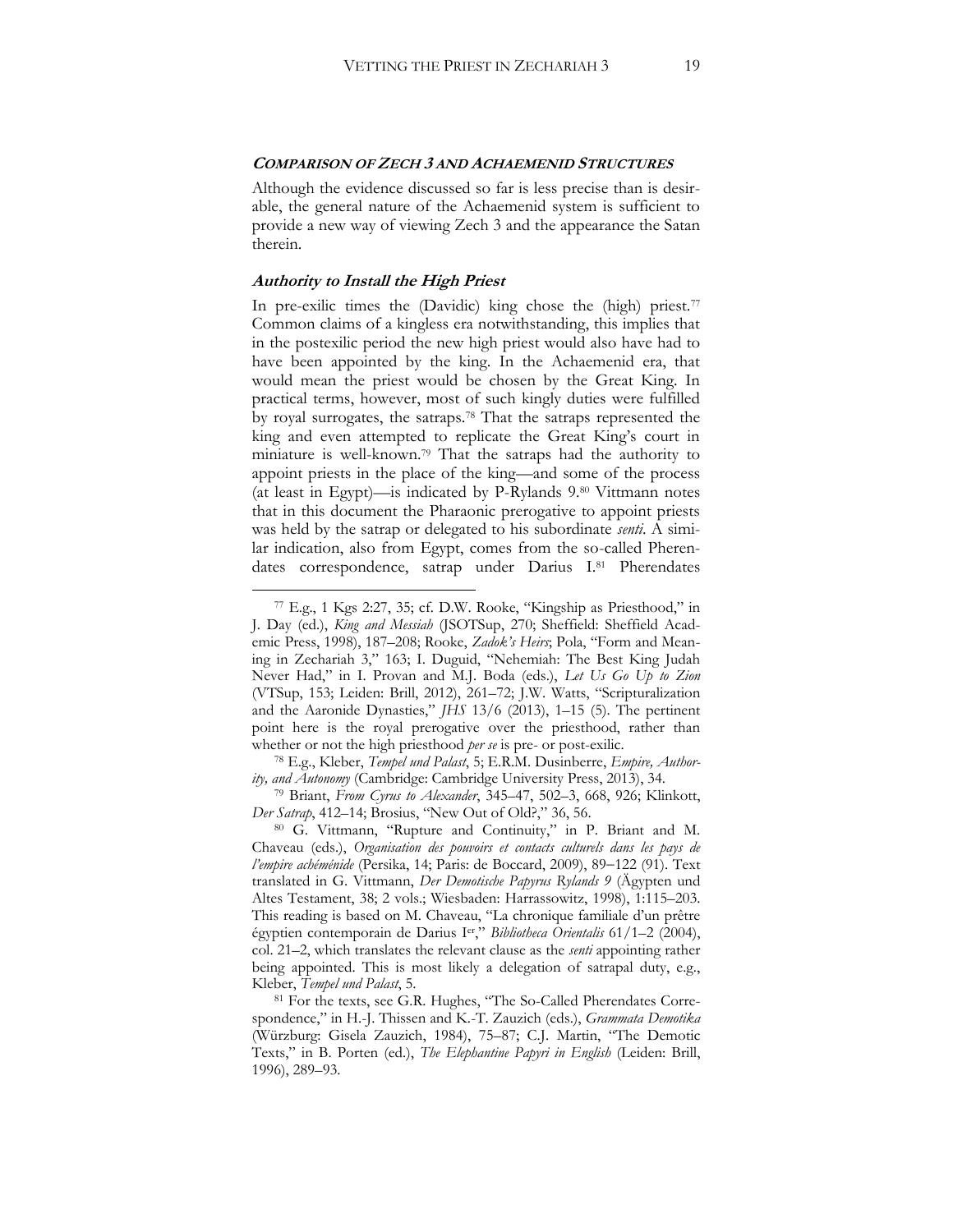instructs the priests of Khnum in the qualities that make a *lesonis*  priest acceptable for nomination, and insists on his prerogative to vet the candidates (seemingly in person).<sup>82</sup> The qualities include social standing and prior demonstrated competence, and the letter indicates a vague command of Darius concerning such matters. Nevertheless, a subsequent letter (P 13582) from the priests of Khnum appears on first glance to indicate their nomination of a *lesonis* four months before dispatch, without official satrapal approval. Briant thinks this shows more of a non-onerous ideal than one of active vetting, though Kuhrt sees this in the context of taxation of their activities.<sup>83</sup> Fried, however, has noted that this happens after two nominations *had already been rejected previously by the satrap*. Further, she argues that P 13582 shows that the final candidate had been already vetted by the local garrison commander prior to the report to the satrap.<sup>84</sup> Fried is surely correct. There would be no point in the satrap affirming his authority over the final approval of a priestly candidate and then ignoring it in the followthrough. An empire which allowed direct orders to be ignored in such a manner would not long last. The Pherendates correspondence, then, provides very important information on the satraps' direct authority over the appointment of priests, with their own, "civic" criteria. Thus, even when a local body had traditional criteria for a priestly position, the Achaemenid administration retained ultimate approval.<sup>85</sup> It was noted above that in Zech 3 Joshua stands before the Angel of YHWH rather than before YHWH himself (unlike in Isaiah). The temporal authority which the satrap had to install and confirm priests as a royal proxy is in Zechariah transferred to the heavenly realm, where the Angel of YHWH fulfills the same role *vis-à-vis* YHWH himself. In other words, Zech 3 would represent a court of a lower scale than in the pre-exilic period; the king is now only involved by proxy, and so is YHWH.

#### **PRIESTLY INVESTITURE OR LOYALTY CEREMONY/CONFIRMATION HEARING?**

Often the vision in Zech 3 is described as an investiture or consecration ceremony for Joshua.<sup>86</sup> Yet the terminology argues against

<sup>&</sup>lt;sup>82</sup> For the implication that the satrap wishes to retain a personal interview, see Hughes, "The So-Called Pherendates Correspondence," 79–80.

<sup>83</sup> Briant, *From Cyrus to Alexander*, 474; A. Kuhrt, "The Problem of Achaemenid 'Religious Policy'," in B. Groneberg and H. Spieckermann (eds.), *Die Welt der Götterbilder* (BZAW, 376; Berlin: De Gruyter, 2007), 117–42 (129).

<sup>84</sup> L.S. Fried, *The Priest and the Great King* (Biblical and Judaic Studies from the University of California, 10; Winona Lake, Ind.: Eisenbrauns, 2004), 82–86.

<sup>85</sup> This is true regardless of the assertion of Klinkott (*Der Satrap*, 261– 80) that despite connection with the satrapal administration, the satraps did not interfere with cults.

<sup>86</sup> Most see the scene as one of investiture and/or consecration. E.g.,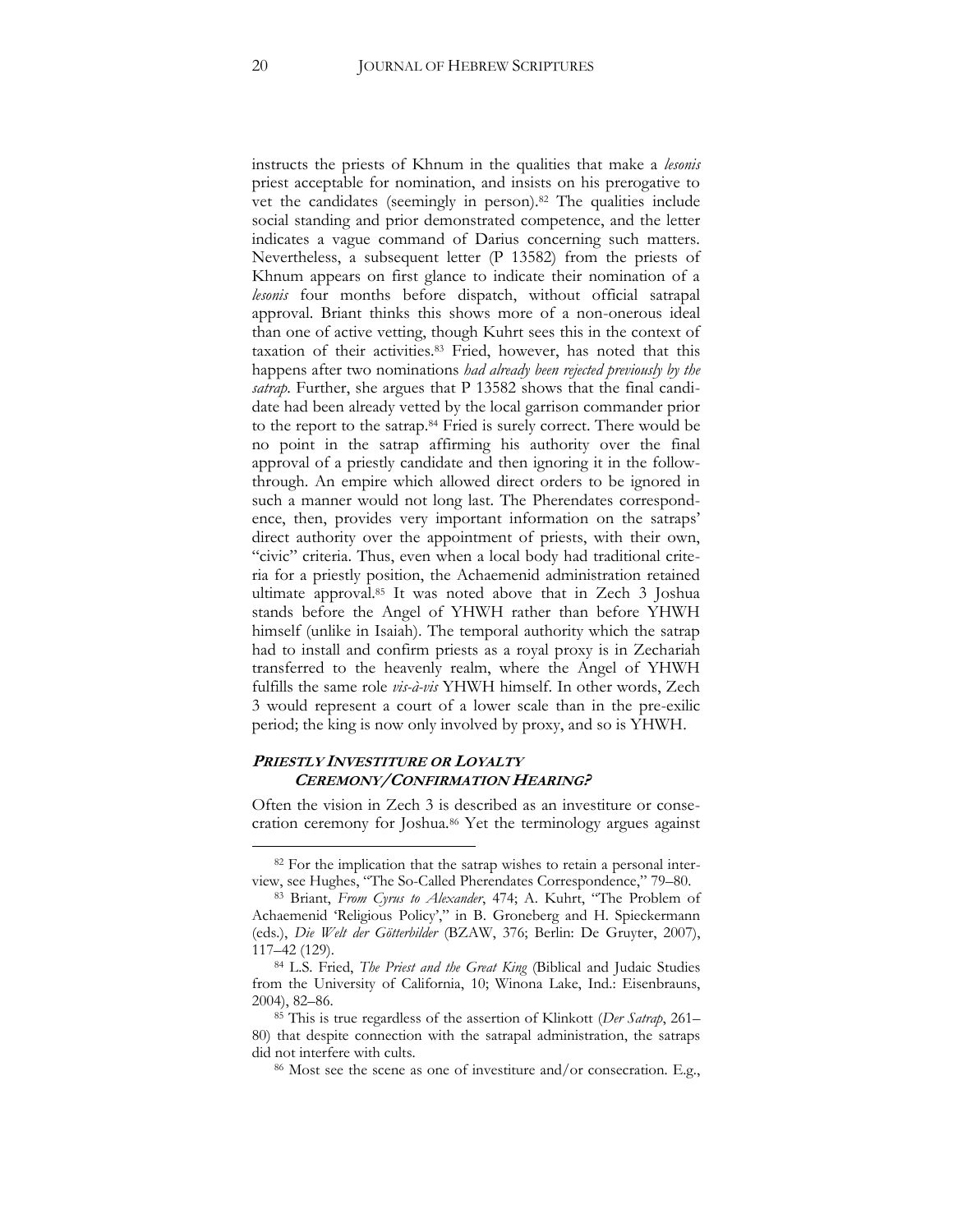this. Indeed, Joshua is described as already "Great Priest," and the

scene appears to be dealing with an accusation. Surely these are abnormal for a priestly consecration. If, however, the scene is understood as a "confirmation hearing" of Joshua before the satrap, several features fit better than if understood as consecration. First, the scene does not correspond with the biblical literature on consecration.<sup>87</sup> There is no oil, nor sacrifice, nor priestly regalia (see below). Second, Joshua is before the Angel of YHWH instead of YHWH himself, and this parallels the place of the satrap in the empire. Third, there is the odd response to the Satan in v. 2. Peterson compares the last phrase in Zech 3:2, "brand plucked from the fire" to a similar image in Amos 4:11.<sup>88</sup> Indeed, the images and wording are similar but not exact. Amos reads מצל כאוד משרפה while Zech has מאש מצל אוד זה. Both use the word "brand," but the source of the brand differs. The use of the metaphor in Amos is one clearly of judgment and destruction, since it is in the context of a reference to Sodom and Gomorrah. Hence the use of "burning." Yet it is not immediately clear that in Zech 3 the metaphor has the same force. Indeed, it would seem to be an unusual way to refute an accusation by referring to a previous, negative judgment. Perhaps the change to "fire" in a Persian context is significant. Unlike the traditional ANE usage of fire, in which fire was an agent of purification, within the Persian tradition fire itself needs protection from impurity.<sup>89</sup> Indeed, fire has a particular link to the Great King himself in the Achaemenid iconography. If taken seriously,

<sup>87</sup> Such as Exod 29; Lev 8. On these, see J. Milgrom, "The Consecration of the Priests: A Literary Comparison of Leviticus 8 and Exodus 29," in D.R. Daniels and U. Gleßmer (eds.), *Ernten, was man sat: Festschrift für Klaus Koch zu seinem 65. Geburtstag* (Neukirchen-Vluyn: Neukirchener Verlag, 1991), 273–86. On discussions of the incongruence (typically appealing instead to Ezekiel or the day of atonement), see Petersen, *Haggai and Zechariah 1–8*, 197–201; VanderKam, "Joshua the High Priest," 556–57; Hanhart, *Sacharja 1–8*, 184–89; Floyd, *Minor Prophets 2*, 373–74; Meyers and Meyers, *Haggai, Zechariah 1–8*, 192–93.

<sup>88</sup> Petersen, *Haggai and Zechariah 1–8*, 192.

<u>.</u>

<sup>89</sup> On the purity of fire in later Sasanian and modern Zoroastrianism, see M. Boyce, "On the Sacred Fires of the Zoroastrians," *BSOAS* 31/1 (1968), 52–68; cf. J. Rose, *Zoroastrianism: An Introduction* (I.B. Tauris Introductions to Religion; London: I.B. Tauris, 2011), 54, 129, 153. For further discussion on the complex issue of fire in the Achaemenid era, see J. Silverman, "Persian Fire?," forthcoming.

Tidwell, "Wāʾōmar (Zech 3:5)," 353; VanderKam, "Joshua the High Priest," 557–58; Floyd, "Zechariah and Changing Views," 257 (this is the opinion of both the commentators reviewed in this article and of Floyd himself); M.J. Boda, "Oil, Crowns, and Thrones," *JHS* 3/10 (2001), 1–36 (4–5); L. Tiemeyer, "The Guilty Priesthood (Zech 3)," in C. Tuckett (ed.), *The Book of Zechariah and Its Influence* (Aldershot: Ashgate, 2003), 1-20. T. Pola (*Das Priestertum bei Sacharja* [Tübingen: Mohr Siebeck, 2002], 192, 196–98; idem, "Form and Meaning in Zechariah 3," 164) critiques the view that it is an investiture, though he still sees it as one of purification.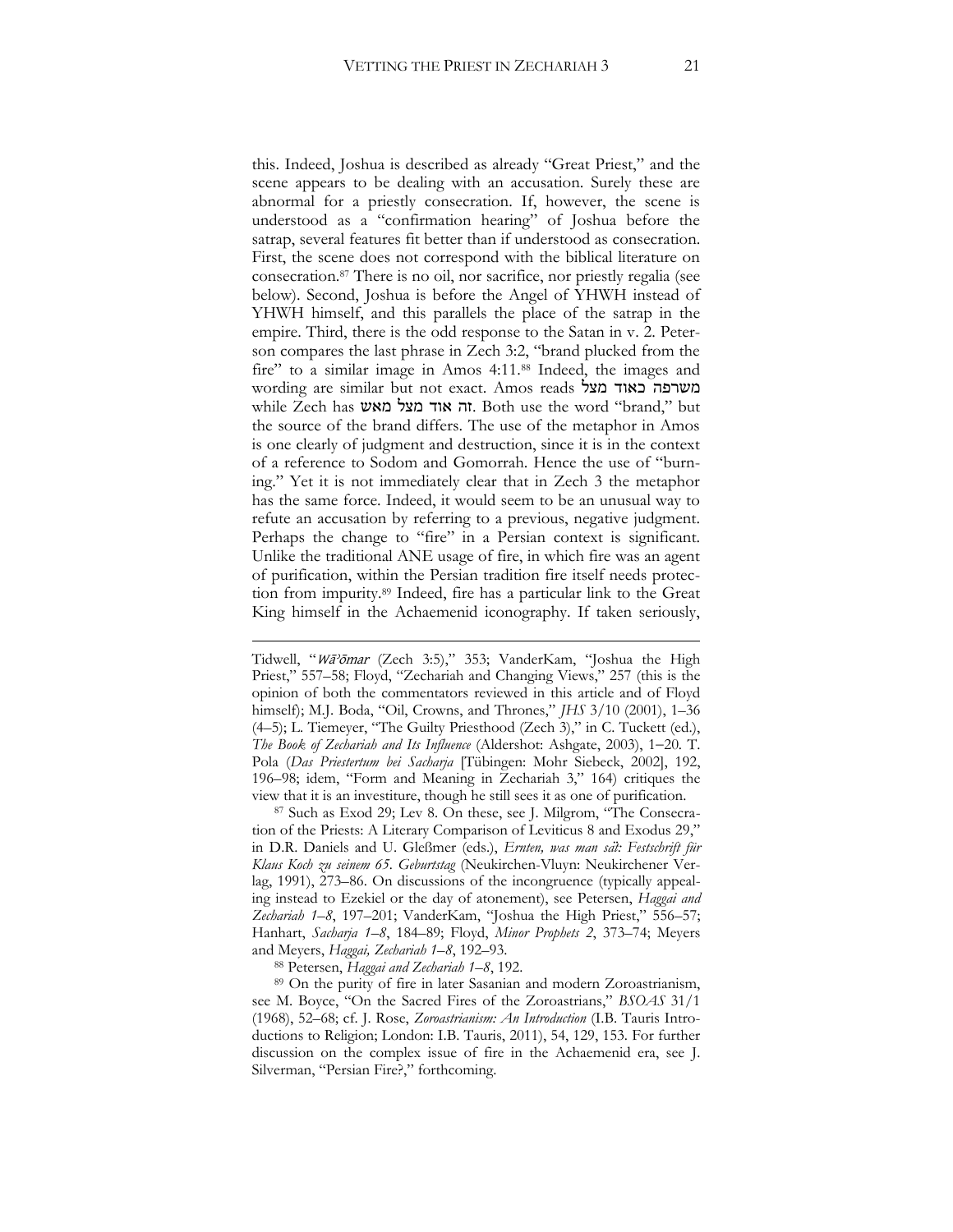the Angel of YHWH's comment would mean that Joshua was just acquired from a holy, pure source, rather than it being an image of judgment. This of course fits with his installation afterwards. Such an Achaemenid era resonance is still relevant even if one wishes to maintain the phrase derives from Amos and is reinterpreted here. Nevertheless, the dirtiness of his robe (using such strong language) requires that this process involves a surprising change of status for Joshua.<sup>90</sup> Perhaps it emphasizes the import of royal/divine election or a change of social class. Indeed, status was one criterion noted in the Pherendates correspondence. The use of the removal of a cultically defiling robe would then signify that Joshua was acceptable from both a civic and cultic perspective by the satrap.

Further, the ceremony involves elite rather than priestly clothing. That Zech 3 uses rare terms for the turban and robe here is often noted.<sup>91</sup> This makes a priestly ordination unlikely. Rather, it fits in with known antecedents for being honored by the Achaemenid king. Both of the terms appear in Isa 3:18–23, which describes the removal of a long list of elite clothing items as an act of judgment.<sup>92</sup> This passage is part of a general diatribe against Judahite society and especially its elite. Therefore, it indicates that these two items are more noteworthy for their monetary value than for their sacred value. Similarly, the appearance of "turban" in Job 29:14 is in parallel to clothes and cloak; elite, due to the Joban context, to be sure, but certainly not royal or priestly *per se*.

In Isa 62:3, Zion is described as a "glorious crown" and a "royal turban," the latter using the same word as Zech 3. This connection is often used to argue that the turban is a way of Joshua gaining royal prerogatives. Yet, it ought to be noted that both of these words in Isa 62 are described as in the hand/palm of YHWH, *not* on the heads of Zion or the Judaeans. Moreover, the greater context of the verse is in a description of triumphal victory celebrations. The terms here ought to be understood, therefore, as emblems of honor and victory, most likely from a king, rather than in terms of royal coronation. If the scene in Zech 3 is understood

<sup>90</sup> Van der Woude (*Zecharia*, 65) thinks צאים refers to Joshua's guilt. Petersen (*Haggai and Zechariah 1–8*, 192–4, 196) thinks צאים refers to Joshua's survival, like soot from a fire and that the force of the image is a change in status rather than from unclean/clean. Meyers and Meyers (*Haggai, Zechariah 1–8*, 187–88) also see it as a change in status related to having been in an unclean land (Babylonia). VanderKam ("Joshua the High Priest," 555–57) thinks it relate to Joshua's guilt from being in Babylonia. Rudman ("Zechariah and the Satan Tradition," 193–95) thinks rather that it refers to the fitness of the priesthood wholesale. Tiemeyer ("The Guilty Priesthood," 1-20) relates the entire chapter (and thus the guilt) to Hag 2:10–14's charge of idolatry.

<sup>&</sup>lt;sup>91</sup> E.g., Boda, "Oil, Crowns, and Thrones," §2.3.2.1; M. Jauhiainen, "Turban and Crown Lost and Regained," *JBL* 127/3 (2008), 501-11 (506 n. 27).

<sup>92</sup> The מחלצות in v. 22 and the צניפות in v. 23.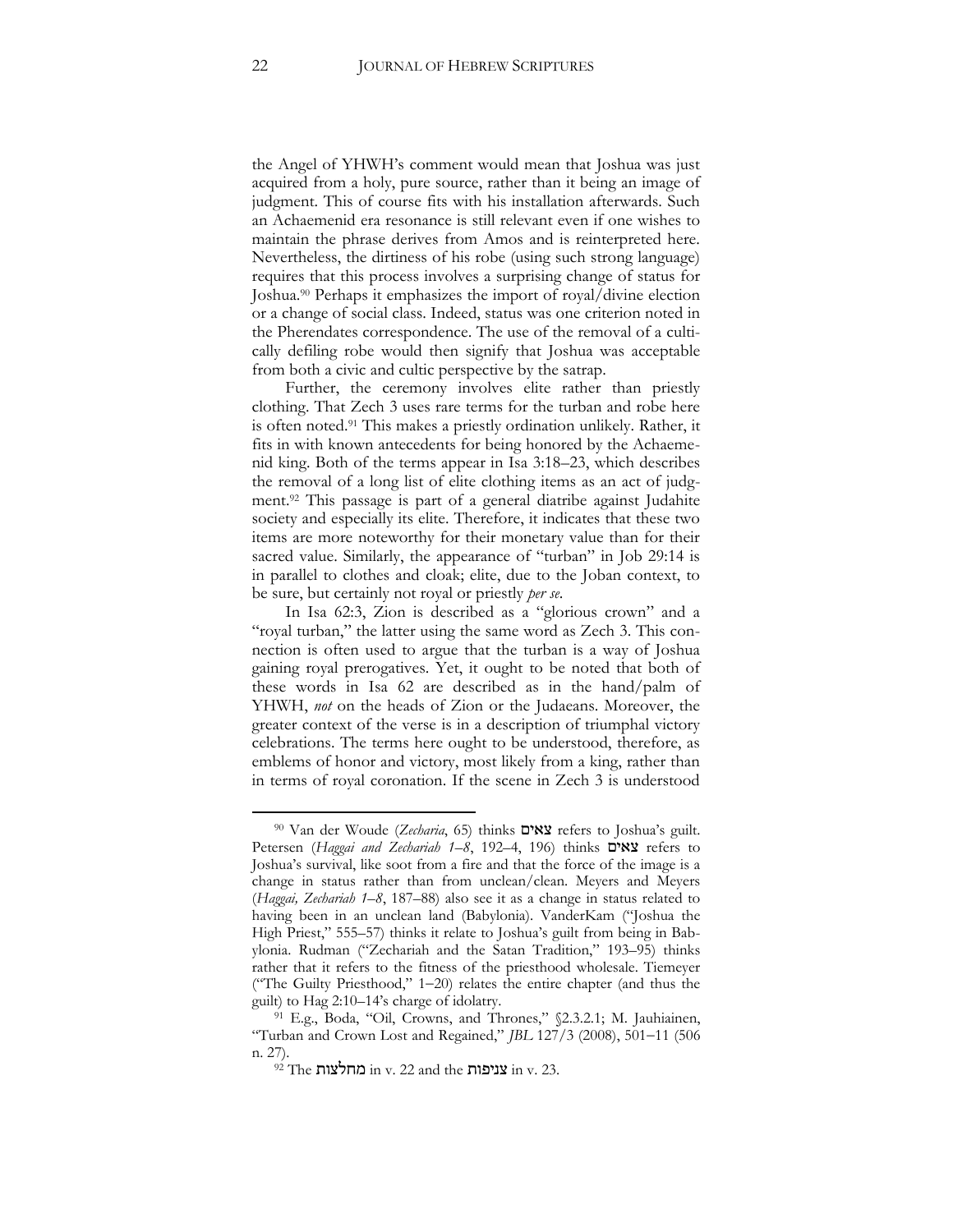as a satrapal appointment to office, then the robe and turban make sense as marks of *royal favor* rather than of a priesthood usurping *royal rights*. As noted above, both elite robes and jewelry were wellknown markers of royal Persian favor.

#### **SIGN ACTS AND SYMBOLS OF LOYALTY**

Boda has noted that Zech 3:8 involves a "sign act,"<sup>93</sup> whereby the fellow priests both teach a lesson and symbolize a future event, the force of which is to make the coming of the "Branch" dependent on loyalty (to YHWH). Since the verse uses the key royal words "branch" and "servant," this promise has been seen as part of the regalization of the priesthood.<sup>94</sup> Yet there are two key problems. First, the language only grants Joshua rule over the temple, as argued by Segal.<sup>95</sup> Second, this rule is predicated on loyalty first. As we discussed above, there are hints of rituals (or "sign-acts") that accompanied Achaemenid oaths of loyalty, following ANE precedents. If this scene belongs within such a situation, then this signact would be merely authorizing a monopoly over the Jerusalem temple predicated on loyalty to the Persian king. The presence of the other priests would then be in line with the common ANE feature of witnesses to contracts and oaths. In this regard one should not forget that Isaiah used royal language for Cyrus, implying the legitimacy of the Persian throne. Perhaps more pertinent in the present context is the fact that Darius would no doubt have been particularly keen to ensure the loyalty of officials, given the circumstances of his accession.<sup>96</sup> Perhaps there is a vague hint that long-term loyalty could be rewarded by installation of dynast, but that is not certain and complicated by the textual displacement anyway. Zech 3 then alters this act of political loyalty and applies it to YHWH instead of the king.

#### **THE SATAN AND LOYALTY OATHS**

 $\overline{a}$ 

If Zech 3 is read as a scene of satrapal confirmation, then the figure of the Satan would correspond to the accusers who read the written accusation against Tiribazus in Diodorus. They were separate individuals who nevertheless had the role of both reading the accu-

<sup>93</sup> Boda, "Oil, Crowns, and Thrones," 9–11.

<sup>94</sup> Typically discussed in the context of "messianic" language, e.g., Smith, *Micah-Malachi*, 201; van der Woude, *Zacharia*, 74; Cook, *Prophecy and Apocalypticism*, 132–33; Floyd, "Zechariah and Changing Views," 258; W.H. Rose, "Messianic Expectations in the Early Postexilic Period," in R. Albertz and B. Becking (eds.), *Yahwism After the Exile* (Assen: Royal Van Gorcum, 2003), 168–85; J.C. Vanderkam, *From Joshua to Caiaphas* (Minneapolis, Minn.: Fortress, 2004), 31. The term also appears in Jer 23:5; 33:15; Zech 6:12; and Isa 11:1.

<sup>95</sup> M. Segal, "The Responsibilites and Rewards of Joshua the High Priest," *JBL* 126/4 (2007), 717–34.

<sup>96</sup> Assuming the dates in Haggai and Zechariah 1–8 are accurate.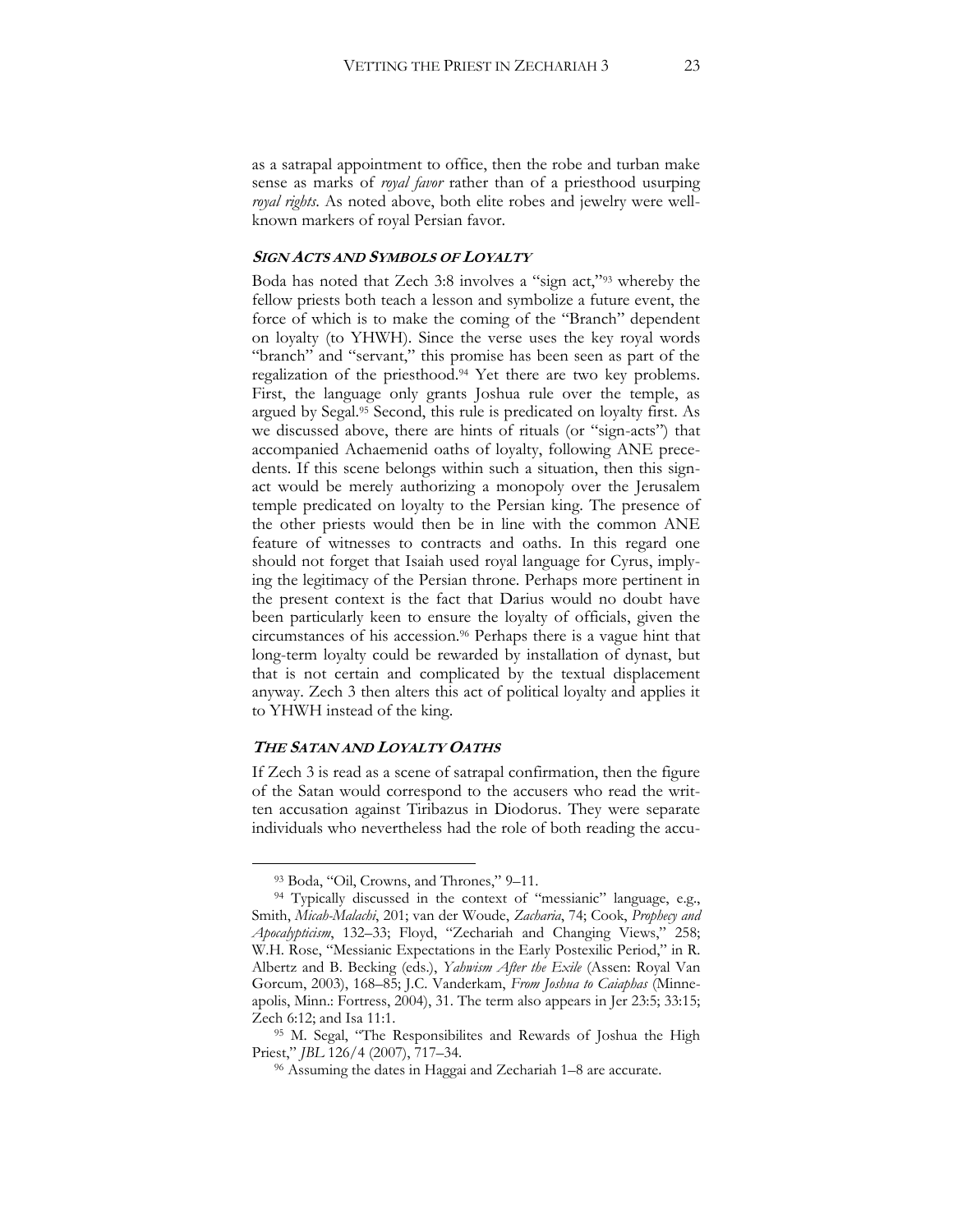sation and commenting on its legal force. The machinations around Tiribazus were at the level of the court, and so the king himself was involved in the proceedings. However, at a sub-satrapal level, the process was likely simpler, with the satrap representing the king.<sup>97</sup> One can, however, still understand a process whereby the satrap consulted other officials for objections to new appointments before confirming them and acquiring their oaths of loyalty. Indeed, the above-noted Pherendates correspondence included a list of criteria for priestly candidates, a number of which were based on the individuals' social standing and career record. Such criteria would need some form of interrogation to be established. Pherendates did insist on his right to see the candidates in person, and the śiṭnâ in Ezra 4:6 would then likely correspond to a written version prior to oral proceedings, as in Diodorus. In this understanding, the Zech passage depicts the moment where Joshua was vetted by the satrap and then had to profess loyalty to the king and in return was allowed to set-up and/or run a recognized civil cult, regardless of how he had been chosen for the priestly position by the Judaeans. This was then in the Zechariah chapter given a theological interpretation wherein the priest did the same towards YHWH's angel. The political reality was the mirror of the theological reality.

In summary, the Satan in Zech 3 corresponds to the satrap's officers who leveled legal objections against official nominees within the satrapal administration, when one combines the picture of the mechanisms portrayed in Tiribazus's trial with the logistical necessities implied by Pheredates and the hints of such offices in the Bactrian archives. Joshua is depicted as receiving royal favor predicated on loyalty, but does so before YHWH's royal proxy, the Angel of YHWH, paralleling the satrap as the Great King's proxy. The demonstration of loyalty likely involved some sort of loyalty oath and possibly even a specific ceremony.

If the above is accepted, then from this beginning context it is easy to see how the Satan became a celestial figure as the scene itself was transposed heavenwards in line with the older heavenly assembly tradition. The Satan as a reflex of an administrative role would help explain why the term became a class rather than a proper name at first,<sup>98</sup> a phenomenon more difficult to explain if the origins are postulated as Angra Mainyu. This does not exclude, of course, later interaction with Angra Mainyu traditions by later Jews and Christians during the Parthian and Sasanian eras.<sup>99</sup>

<sup>97</sup> In general, see Klinkott, *Der Satrap*, 141–47.

<sup>98</sup> Cf. Lange, "The Significance of the Pre-Maccabean Literature," 211–13.

<sup>99</sup> As argued analogously by the author for Ezek 37; Silverman, *Persepolis and Jerusalem*, 130–35.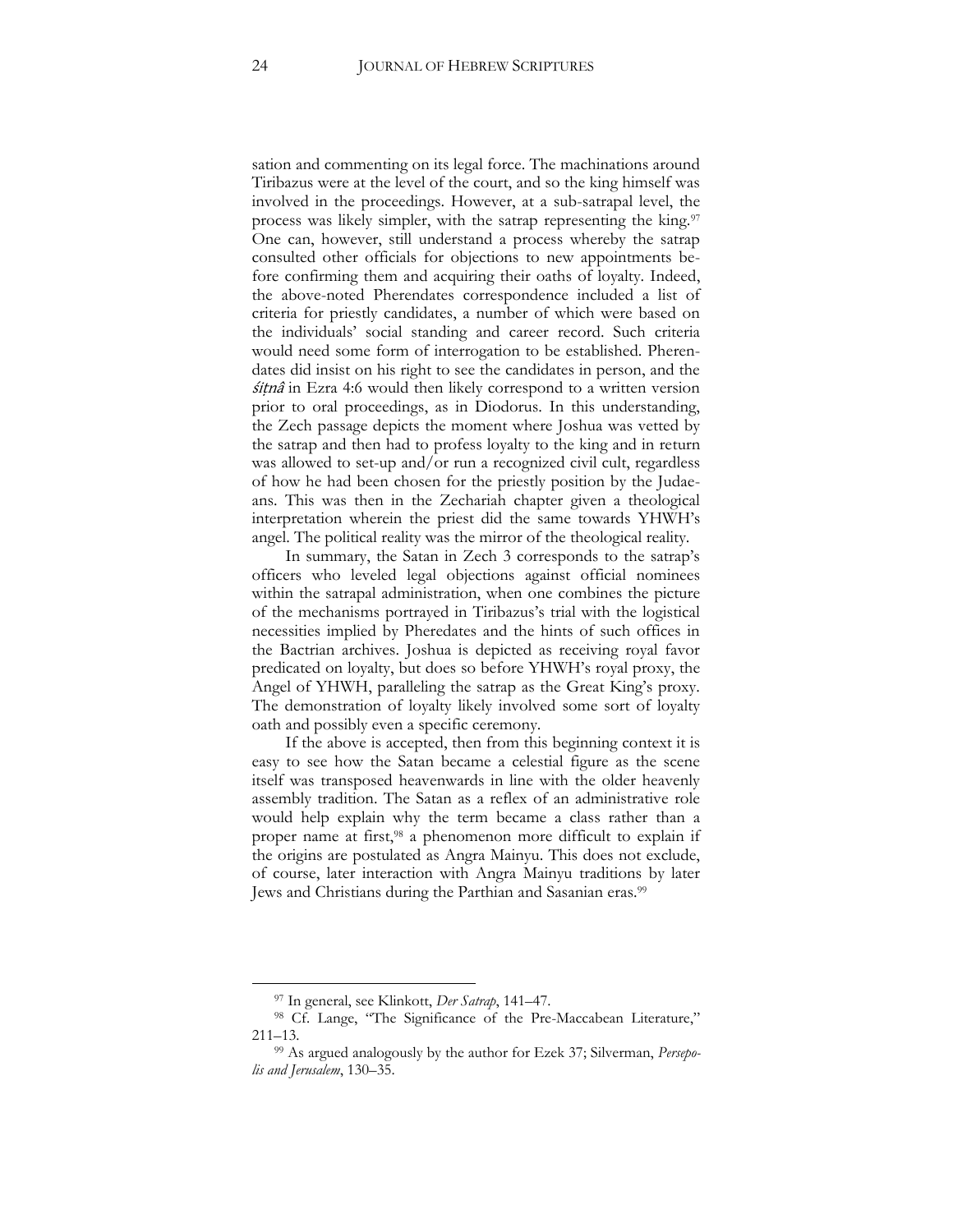#### **STEP FOUR: THE THEME OF HUBRIS**

While the traditions regarding angels and their fallen brethren in Second Temple Judaism were complex and multifarious, likely drawing on a variety of myths, it seems at least two classes of angel (Watchers and Satan[s]) were based on the imperial structure of the Achaemenid Empire (and possibly its Hellenistic heirs). The most famous literary appearance of the Watcher classification related it to the trope of fallen heavenly beings, and later forms of Satan are anti-YHWH as well. Perhaps significantly, a theme of pride and subsequent punishment is recurrent to a number of these related traditions. Hubris is charged against several kings as well as angelic figures (a king of Tyre by Ezekiel; some Mesopotamian king by Isaiah; Nebuchadnezzar by Daniel; the Watchers by *1 Enoch*; Satan in *Life of Adam and Eve*, Luke, and Revelation). Certainly a critique of imperial structures finds a home in many of these texts, but, despite the plethora of political targets, the Persians seem to be surprisingly immune. That the Enochic tradition (perhaps with the exception of the *Animal Apocalypse*) seems to ignore the Achaemenid's rule and that Daniel is also not overly concerned are perhaps significant silences.<sup>100</sup> Is this omission minor evidence of the depth of Iranian influence on contemporary Judaean conceptions of YHWH's heavens?

Since part of the Achaemenid function of the King's Eye was to punish hubris against the king and the Satans to prevent it, the positions are a political analogue to an attractive theological theme. Moreover, this theme might align certain Judaean angelologists' potential interests with the Great Kings'. It certainly aligns with the position of the priests in their role in the Great King's administration. If this idea was borrowed during their rule, it may imply that it was borrowed within the temple cult at Jerusalem; King and YHWH punish pride, as do their "Watchers." Perhaps such an understanding is supported by the linguistic link of  $\forall y$  to the Psalms, which are likely liturgical texts.<sup>101</sup> If the concept of heavenly Watchers played a significant role in the temple elites' ideology, one may wonder whether parallels were drawn between the Watchers' role in heaven *vis-à-vis* YHWH and the priests' role *vis-àvis* the Great King, either by the priests themselves (as legitimation) or their opponents (who would likely combine it with a fall motif). If such were the case, it might add weight to Suter's contention that a critique of the temple lay behind the *Book of Watchers*'s version of

<sup>100</sup> This observation holds true even in light of the nuancing of this picture offered by Gruen, "Persia through the Jewish Looking-Glass," in idem (ed.), *Cultural Borrowings and Ethnic Appropriations in Antiquity* (Oriens et Occidens, 8; Stuttgart: Franz Steiner, 2005), 90–104.

<sup>&</sup>lt;sup>101</sup> Perhaps the most famous proponent of a liturgical understanding of the Psalms was Mowinckel; see S. Mowinckel, *Psalmenstudien* (2 vols.; Amsterdam: Schippers, 1961), 1:134–59.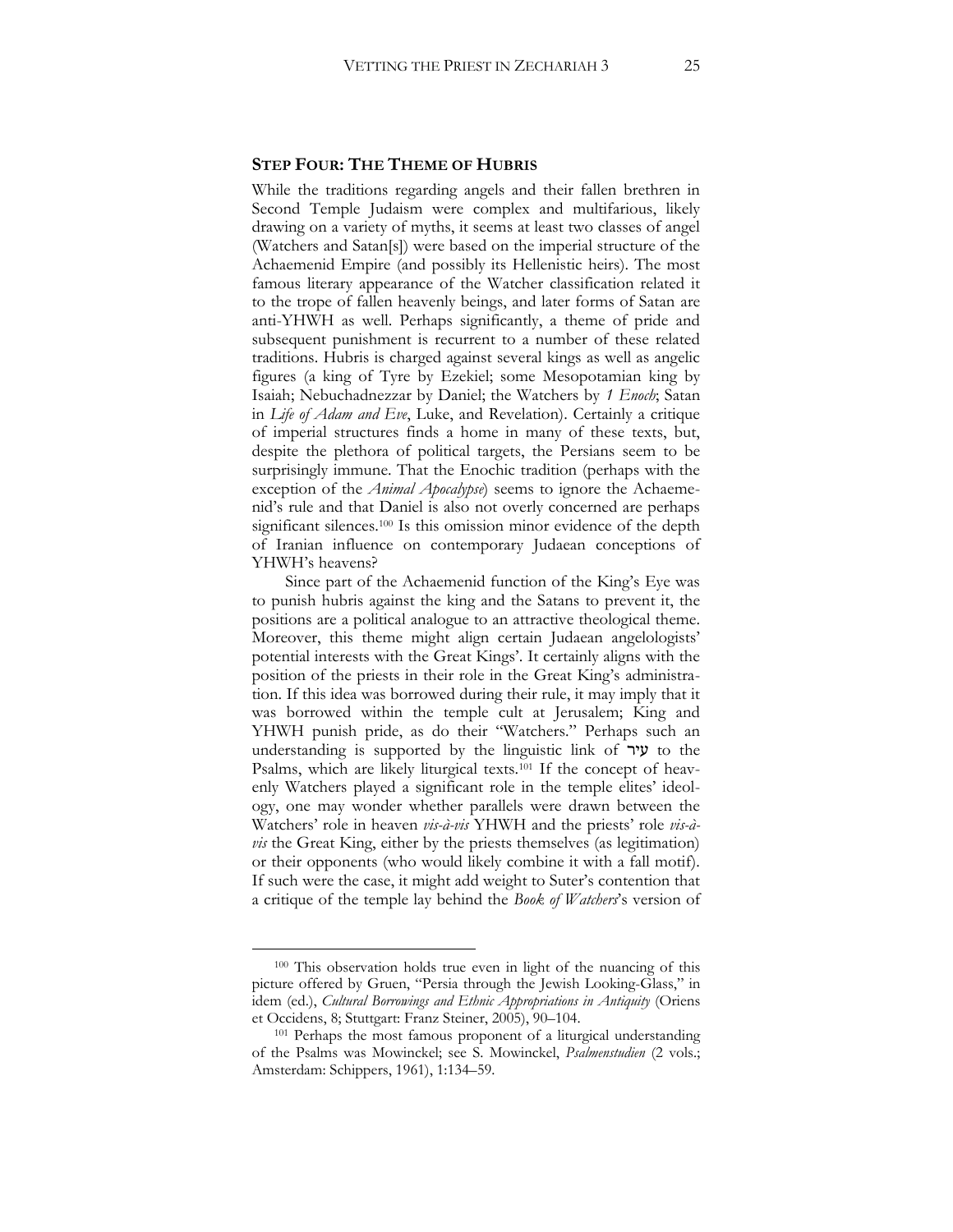the tale.<sup>102</sup> Certainly the *Animal Apocalypse* rejects the validity of the Second Temple wholesale, having occurred under the rule of "blind shepherds" (*1 En.* 89:72-73).<sup>103</sup> In light of such considerations, further research ought to be done into the restoration of the temple in Jerusalem;<sup>104</sup> deeper analysis of the literary response to the temple may yet uncover remarkable Achaemenid underpinnings of the renewed cult in Jerusalem—and its dissenters.

The implications of this are twofold. Not only did the Yahwistic heavens become modeled on the Great King's empire, but the Persian period priesthood were deeply involved in colluding with Persian ideology, much like Udjahorresnet in Egypt. Just as the priests had to swear loyalty to the Persians before an accuser (the Satan) and beware charges of hubris (from the King's Eyes), so YHWH had angels fulfilling the same functions. Such an appropriation of imperial perspectives by local elites towards their own ends is, of course, an essential element in the construction and maintenance of empires, what Dusinberre calls an "authority-autonomy framework."<sup>105</sup> This is neither an instance of priests losing their "Judaeanness" nor of "Xeroxing" Achaemenid ideology, but of their social position within the Achaemenid hierarchy fundamentally informing the ways in which they imagined themselves and imagined YHWH's heavens.

#### **CONCLUSIONS**

 $\overline{a}$ 

If the above analysis is sound, then the narrative in Zech 3 reflects more than just general first millennium ANE law. Rather, it is a vision which uses ANE law and structures as they were adapted by the Achaemenids to ensure and maintain loyalty throughout their large realm. Originally "the Satan" was not "demonic" at all, merely a functionary designed to ensure local officials were unlikely to commit treason against their overlords.<sup>106</sup> This was a separate function from the informers known as the "King's Eye," though, of course, their jobs were related and perhaps sometimes combined in particular individuals. In Zech 3 (and Job 1–2) this political and administrative role was combined with the previous heavenly council tradition and translated into a heavenly realm. From there and

<sup>102</sup> E.g., D.W. Suter, "Fallen Angel, Fallen Priest," *HUCA* 50 (1979), 115–35, although causes other than purity could lay behind such a rift.

<sup>103</sup> Cf. P.A. Tiller, *A Commentary on the Animal Apocalypse of 1 Enoch* (SBLEJL, 4; Atlanta: Scholars Press, 1993), 39–40.

<sup>104</sup> Potentially along the lines of Mitchell's work, cited above. The author is presently working on this elsewhere.

<sup>&</sup>lt;sup>105</sup> Dusinberre (*Empire, Authority, and Autonomy*, 4-8) describes this as a way of understanding how authority makes legitimacy through subjects' agencies.

<sup>106</sup> Similar in many ways to the vision of H.A. Kelly, "Satan the Old Enemy: A Cosmic J. Edgar Hoover," *Journal of American Folklore* 103 (1990), 77–84, of Satan as a "cosmic J. Edgar Hoover."